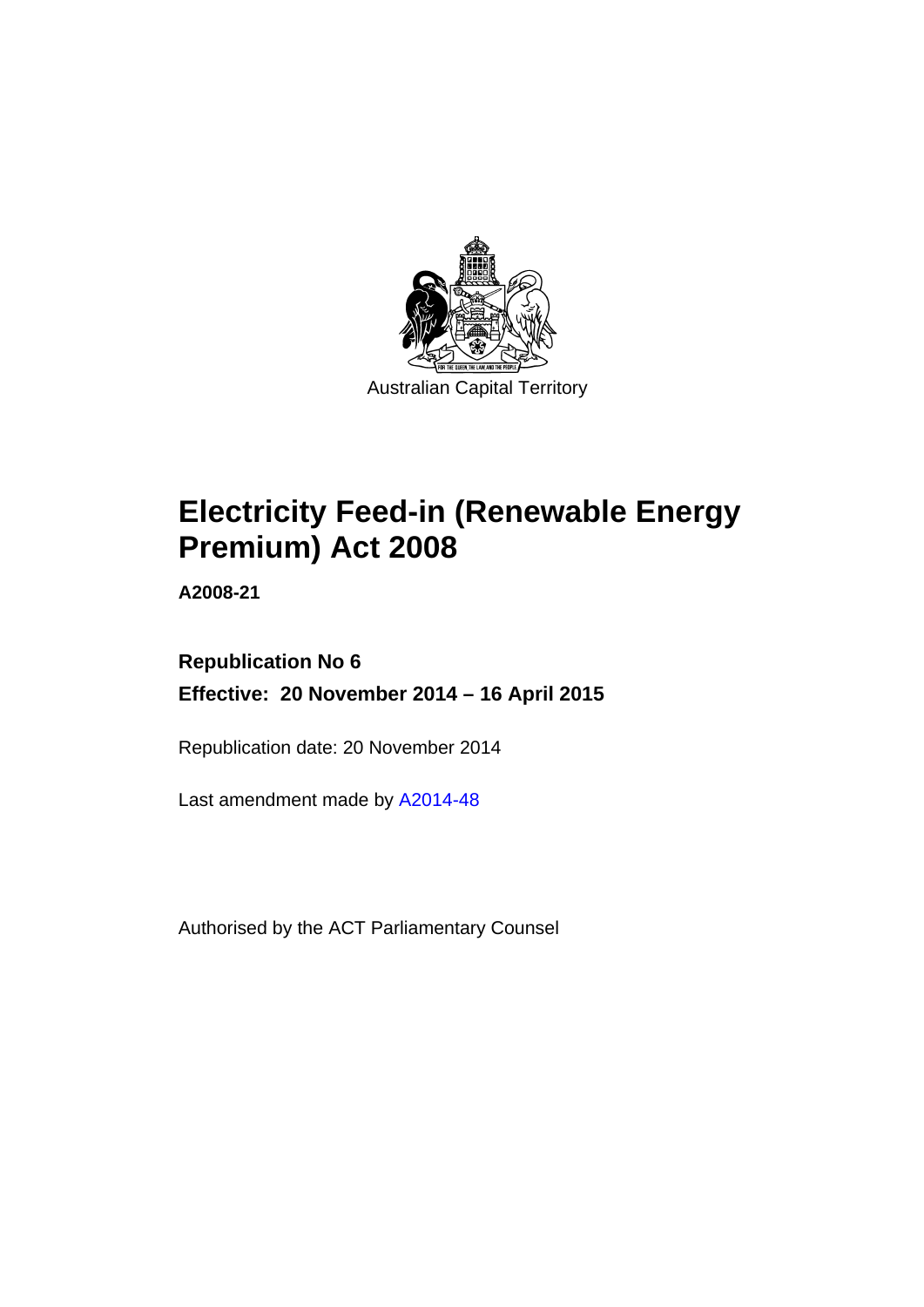#### **About this republication**

#### **The republished law**

This is a republication of the *Electricity Feed-in (Renewable Energy Premium) Act 2008* (including any amendment made under the *[Legislation Act 2001](http://www.legislation.act.gov.au/a/2001-14)*, part 11.3 (Editorial changes)) as in force on 20 November 2014*.* It also includes any commencement, amendment, repeal or expiry affecting this republished law to 20 November 2014.

The legislation history and amendment history of the republished law are set out in endnotes 3 and 4.

#### **Kinds of republications**

The Parliamentary Counsel's Office prepares 2 kinds of republications of ACT laws (see the ACT legislation register at [www.legislation.act.gov.au](http://www.legislation.act.gov.au/)):

- authorised republications to which the *[Legislation Act 2001](http://www.legislation.act.gov.au/a/2001-14)* applies
- unauthorised republications.

The status of this republication appears on the bottom of each page.

#### **Editorial changes**

The *[Legislation Act 2001](http://www.legislation.act.gov.au/a/2001-14)*, part 11.3 authorises the Parliamentary Counsel to make editorial amendments and other changes of a formal nature when preparing a law for republication. Editorial changes do not change the effect of the law, but have effect as if they had been made by an Act commencing on the republication date (see *[Legislation Act 2001](http://www.legislation.act.gov.au/a/2001-14)*, s 115 and s 117). The changes are made if the Parliamentary Counsel considers they are desirable to bring the law into line, or more closely into line, with current legislative drafting practice.

This republication does not include amendments made under part 11.3 (see endnote 1).

#### **Uncommenced provisions and amendments**

If a provision of the republished law has not commenced, the symbol  $\mathbf{U}$  appears immediately before the provision heading. Any uncommenced amendments that affect this republished law are accessible on the ACT legislation register [\(www.legislation.act.gov.au\)](http://www.legislation.act.gov.au/). For more information, see the home page for this law on the register.

#### **Modifications**

If a provision of the republished law is affected by a current modification, the symbol  $\mathbf{M}$ appears immediately before the provision heading. The text of the modifying provision appears in the endnotes. For the legal status of modifications, see the *[Legislation Act 2001](http://www.legislation.act.gov.au/a/2001-14)*, section 95.

#### **Penalties**

At the republication date, the value of a penalty unit for an offence against this law is \$150 for an individual and \$750 for a corporation (see *[Legislation Act 2001](http://www.legislation.act.gov.au/a/2001-14)*, s 133).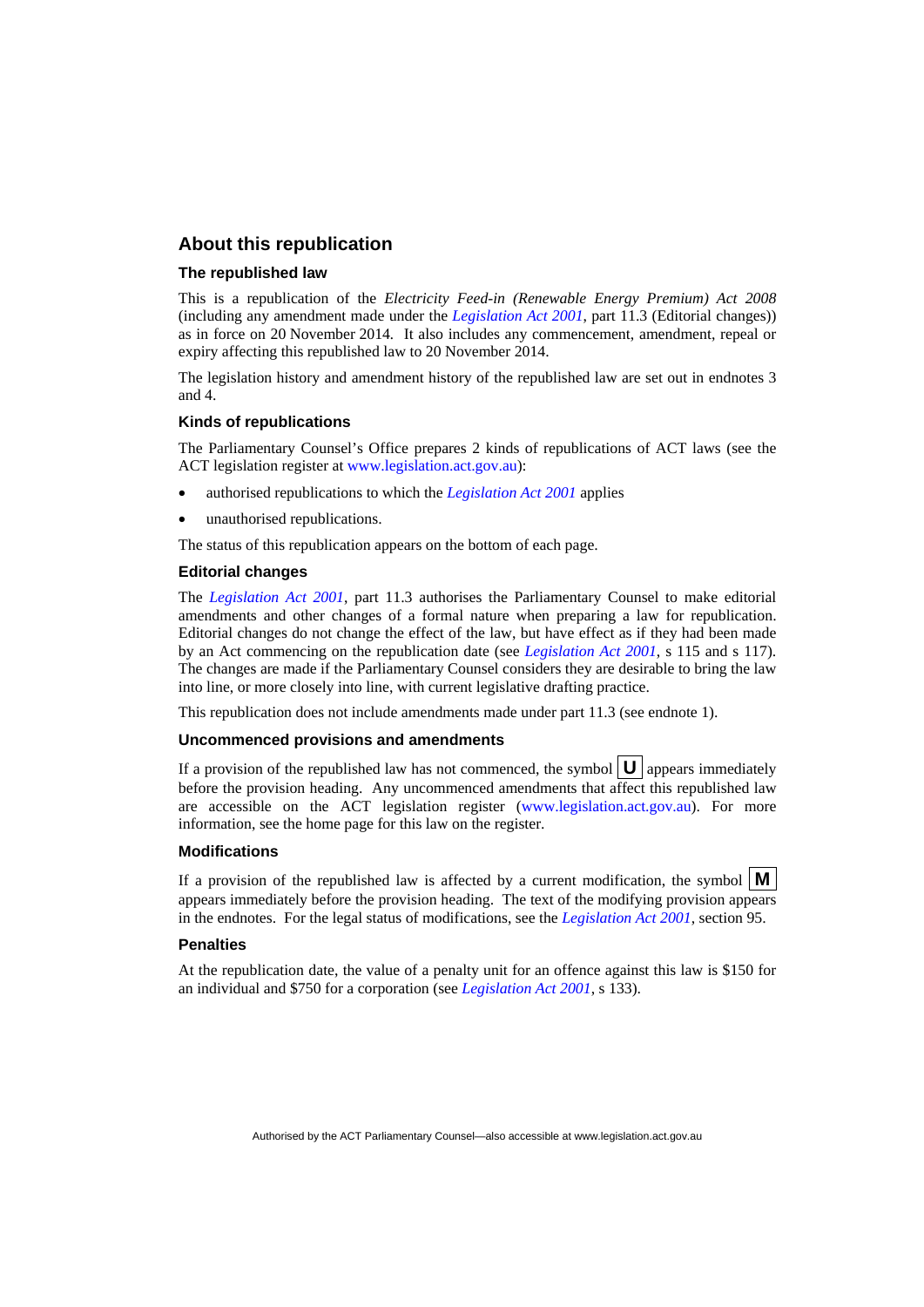

# **Electricity Feed-in (Renewable Energy Premium) Act 2008**

### **Contents**

| Part 1                     | <b>Preliminary</b>                                                                                    |                |  |  |
|----------------------------|-------------------------------------------------------------------------------------------------------|----------------|--|--|
| 1                          | Name of Act                                                                                           | $\overline{2}$ |  |  |
| 4                          | Dictionary                                                                                            |                |  |  |
| 5                          | <b>Notes</b>                                                                                          |                |  |  |
| Part 1A                    | <b>Objects and important concepts</b>                                                                 |                |  |  |
| 5A                         | Objects of Act                                                                                        | 3              |  |  |
| 5B                         | 3<br>Meaning of renewable energy generator and renewable energy source                                |                |  |  |
| 5C                         | Meaning of capacity                                                                                   |                |  |  |
| 5D                         | Meaning of medium renewable energy generator and micro renewable<br>energy generator                  | 4              |  |  |
| 5E                         | Meaning of <i>compliant</i>                                                                           | 5              |  |  |
| 5F                         | Meaning of eligible entity                                                                            | 6              |  |  |
| R <sub>6</sub><br>20/11/14 | Electricity Feed-in (Renewable Energy Premium) Act 2008<br>contents 1<br>Effective: 20/11/14-16/04/15 |                |  |  |

Page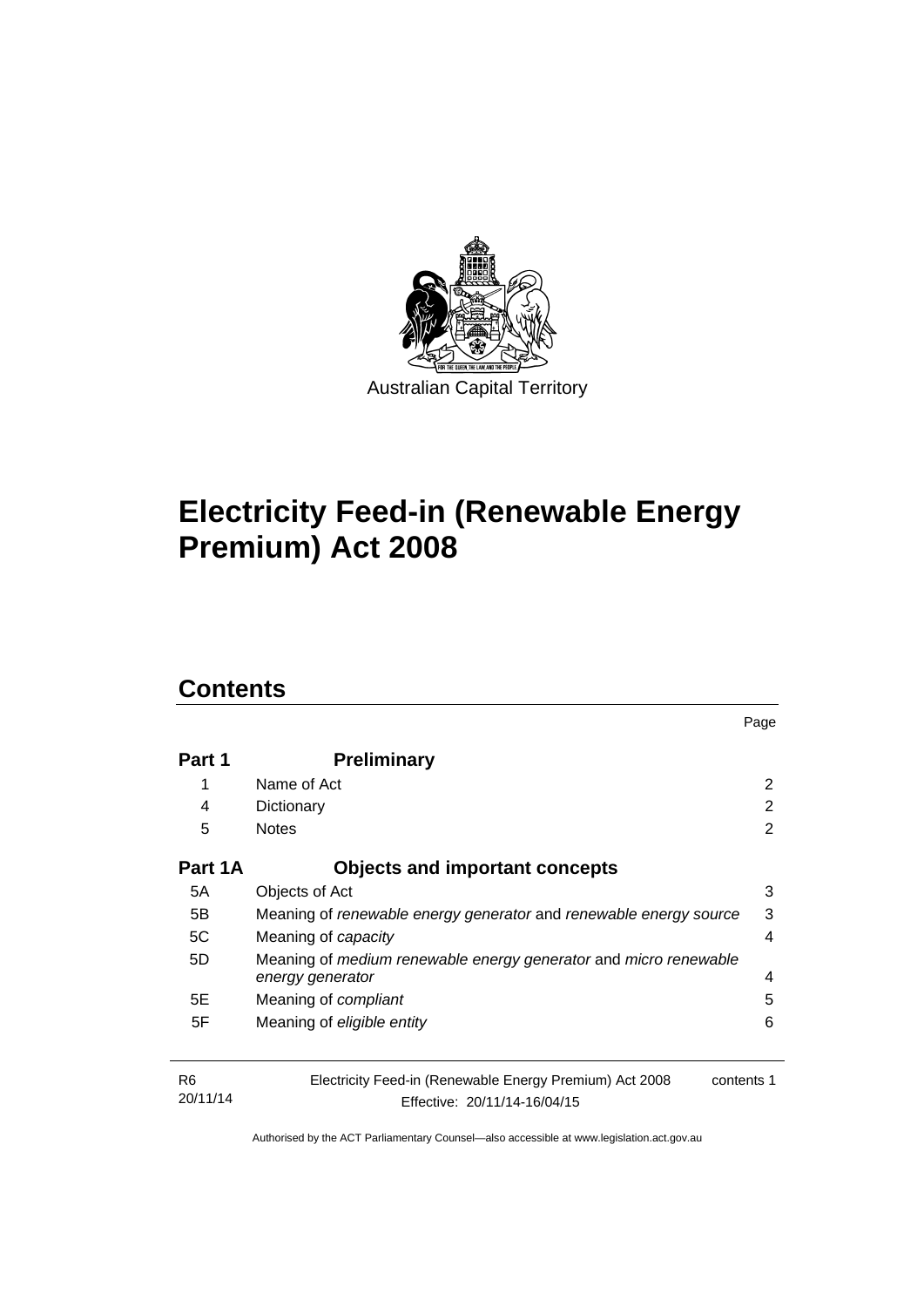#### **Contents**

|                   |                                                                 | Page |
|-------------------|-----------------------------------------------------------------|------|
| Part 2            | Renewable energy-supply to electricity                          |      |
|                   | network                                                         |      |
| 6                 | Feed-in from renewable energy generators to electricity network | 9    |
| 6A                | What is the normal cost of electricity?                         | 10   |
| $\overline{7}$    | Utility service                                                 | 10   |
| 8                 | Payment for electricity from renewable energy generators        | 10   |
| 8A                | Recovery of cost of renewable energy premium                    | 12   |
| 9                 | Determination of percentages                                    | 12   |
| Part 3            | Renewable energy premium—determination                          |      |
|                   | of rate                                                         |      |
| 10                | Determination of premium rate                                   | 13   |
| 11                | Premium rate-20 years                                           | 14   |
| Part 3A           | <b>Reporting</b>                                                |      |
| 11A               | <b>Report by Minister</b>                                       | 16   |
| 11B               | Electricity distributors to give information to Minister        | 16   |
| Part 4            | <b>Miscellaneous</b>                                            |      |
| 12                | Regulation-making power                                         | 17   |
| 13                | Review of operation of Act                                      | 17   |
|                   |                                                                 |      |
| <b>Dictionary</b> |                                                                 | 18   |
| <b>Endnotes</b>   |                                                                 |      |
| 1                 | About the endnotes                                              | 20   |
| $\overline{2}$    | Abbreviation key                                                | 20   |
| 3                 | Legislation history                                             | 21   |
| 4                 | Amendment history                                               | 23   |

5 [Earlier republications 25](#page-28-0)

| contents 2 | R6.                          |          |
|------------|------------------------------|----------|
|            | Effective: 20/11/14-16/04/15 | 20/11/14 |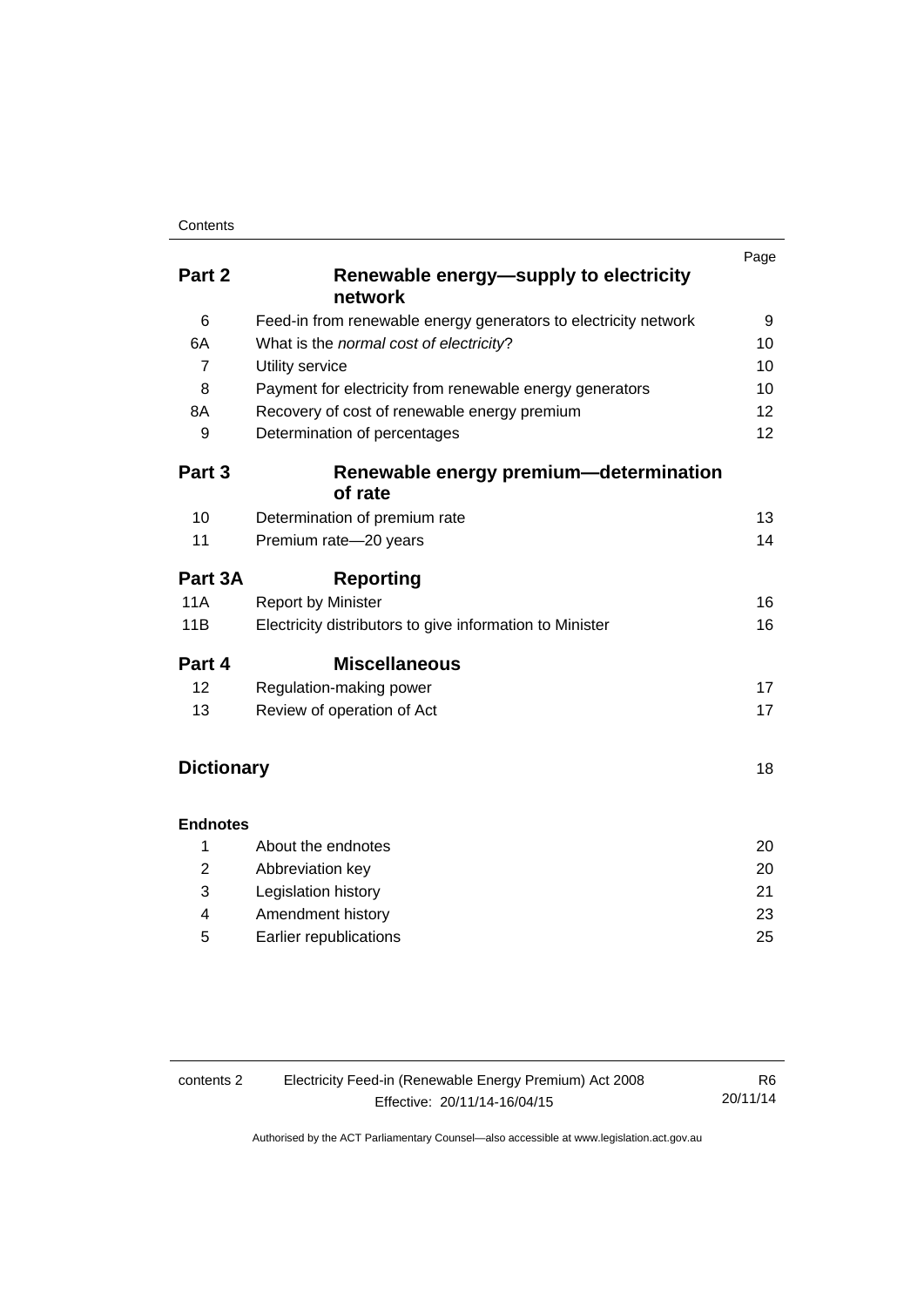

# **Electricity Feed-in (Renewable Energy Premium) Act 2008**

An Act about the supply of electricity from solar and other renewable energy sources to electricity distributors, and for other purposes

R6 20/11/14

l

page 1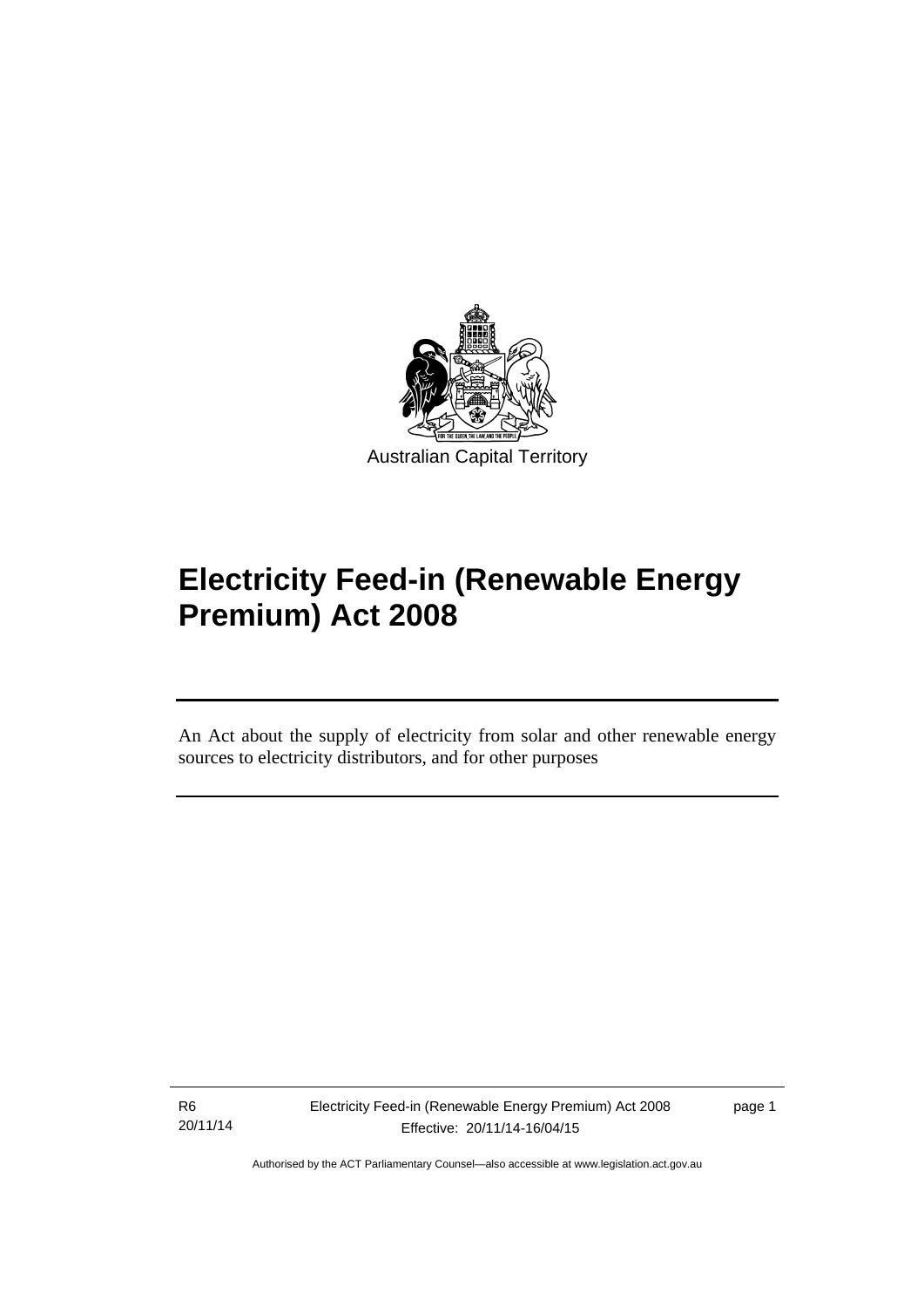#### Part 1 **Preliminary**

Section 1

### <span id="page-5-0"></span>**Part 1** Preliminary

#### <span id="page-5-1"></span>**1 Name of Act**

This Act is the *Electricity Feed-in (Renewable Energy Premium) Act 2008*.

#### <span id="page-5-2"></span>**4 Dictionary**

The dictionary at the end of this Act is part of this Act.

*Note 1* The dictionary at the end of this Act defines certain terms used in this Act, and includes references (*signpost definitions*) to other terms defined elsewhere.

> For example, the signpost definition '*electricity distributor*—see the *[Utilities Act 2000](http://www.legislation.act.gov.au/a/2000-65)*, dictionary.' means that the term 'electricity distributor' is defined in that dictionary and the definition applies to this Act.

*Note 2* A definition in the dictionary (including a signpost definition) applies to the entire Act unless the definition, or another provision of the Act, provides otherwise or the contrary intention otherwise appears (see [Legislation Act,](http://www.legislation.act.gov.au/a/2001-14) s  $155$  and s  $156$  (1)).

#### <span id="page-5-3"></span>**5 Notes**

A note included in this Act is explanatory and is not part of this Act.

*Note* See the [Legislation Act,](http://www.legislation.act.gov.au/a/2001-14) s 127 (1), (4) and (5) for the legal status of notes.

R6 20/11/14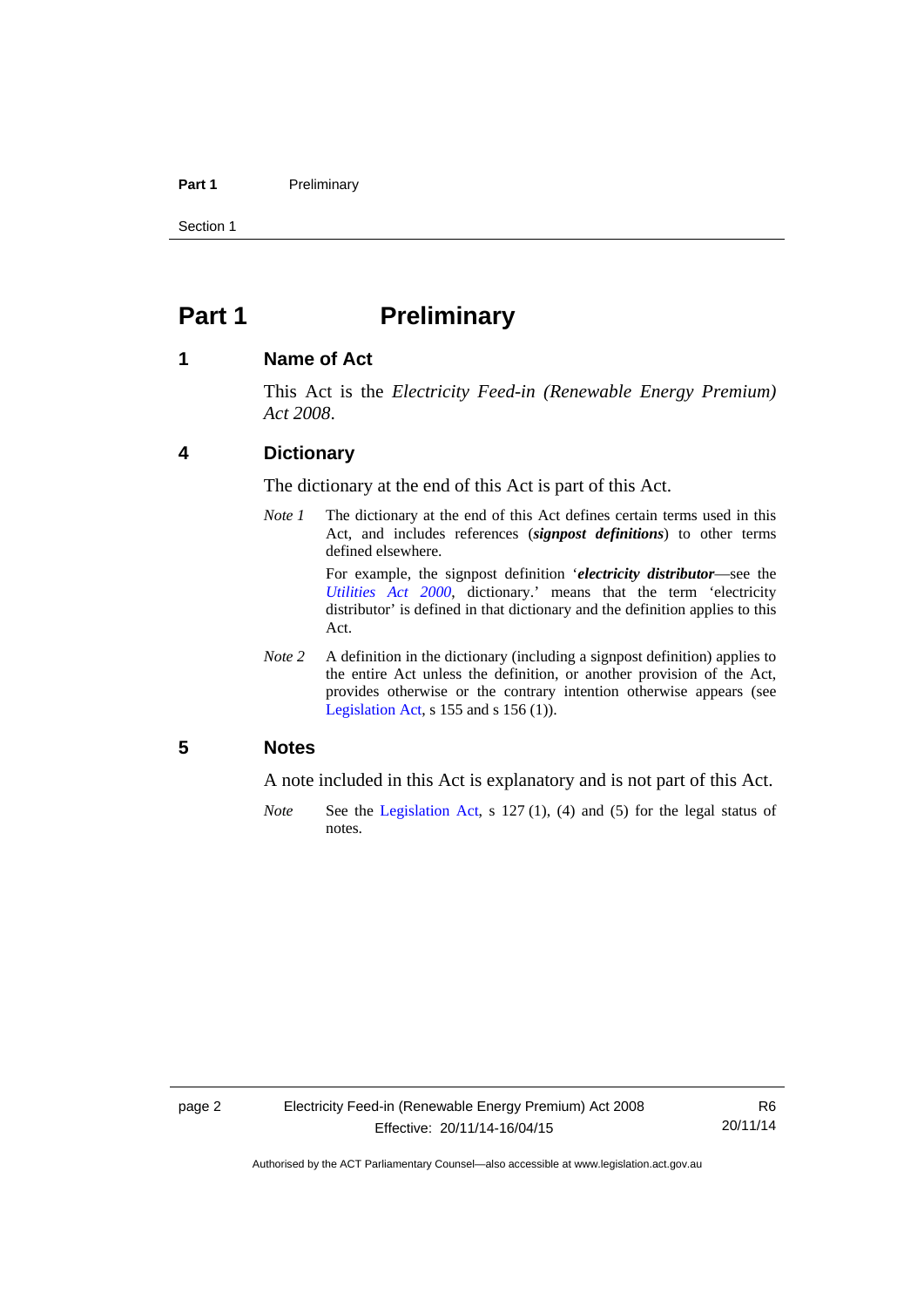### <span id="page-6-0"></span>**Part 1A Objects and important concepts**

#### <span id="page-6-1"></span>**5A Objects of Act**

The objects of this Act are to—

- (a) promote the generation of electricity from renewable energy sources; and
- (b) reduce the ACT's contribution to human-induced climate change; and
- (c) diversify the ACT energy supply; and
- (d) reduce the ACT's vulnerability to long-term price volatility in relation to fossil fuels.

#### <span id="page-6-2"></span>**5B Meaning of** *renewable energy generator* **and** *renewable energy source*

(1) In this Act:

*renewable energy generator* means an energy generator that generates electricity from a renewable energy source, and includes—

- (a) a micro renewable energy generator; and
- (b) a medium renewable energy generator.

*renewable energy source* means any of the following:

- (a) solar;
- (b) wind;
- (c) any other source determined by the Minister.
- (2) A determination is a disallowable instrument.
	- *Note* A disallowable instrument must be notified, and presented to the Legislative Assembly, under the [Legislation Act.](http://www.legislation.act.gov.au/a/2001-14)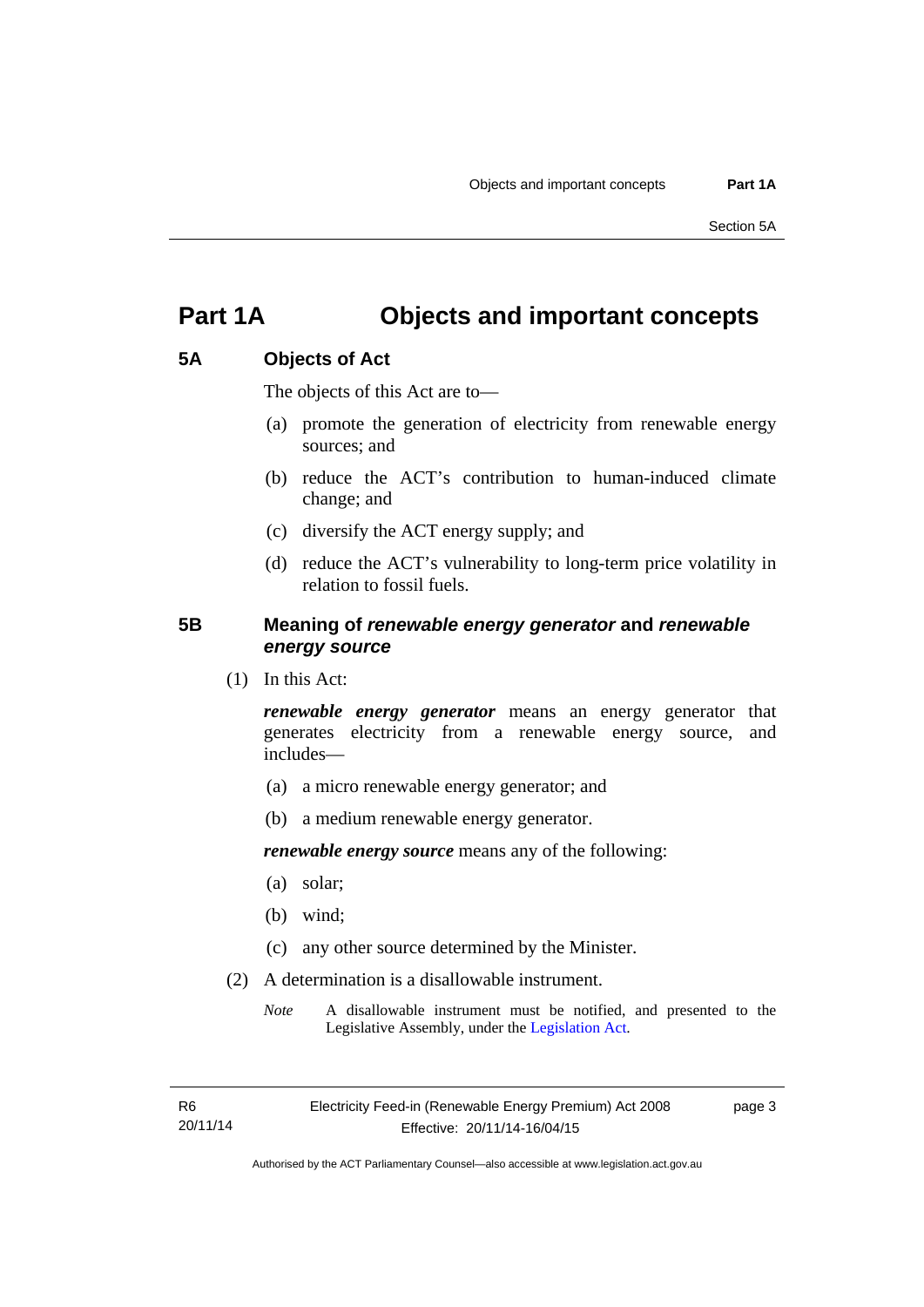Section 5C

#### <span id="page-7-0"></span>**5C Meaning of** *capacity*

#### (1) In this Act:

*capacity*, of a renewable energy generator, means—

- (a) if the generator is a solar photovoltaic generator—the rated power output of the panels of the generator; or
- (b) if the Minister determines a method for measuring the capacity of a generator under subsection (2)—the capacity measured by the determined method.
- (2) The Minister may determine the method for measuring the capacity of renewable energy generators.
	- *Note* Power to make a statutory instrument (including a regulation) includes power to make different provision for different categories (see [Legislation Act,](http://www.legislation.act.gov.au/a/2001-14) s 48).
- (3) A determination is a disallowable instrument.
	- *Note* A disallowable instrument must be notified, and presented to the Legislative Assembly, under the [Legislation Act.](http://www.legislation.act.gov.au/a/2001-14)

### <span id="page-7-1"></span>**5D Meaning of** *medium renewable energy generator* **and**  *micro renewable energy generator*

In this Act:

*medium renewable energy generator* means a renewable energy generator that has a total capacity more than 30kW but not more than 200kW.

*micro renewable energy generator* means a renewable energy generator that has a total capacity not more than 30kW.

Authorised by the ACT Parliamentary Counsel—also accessible at www.legislation.act.gov.au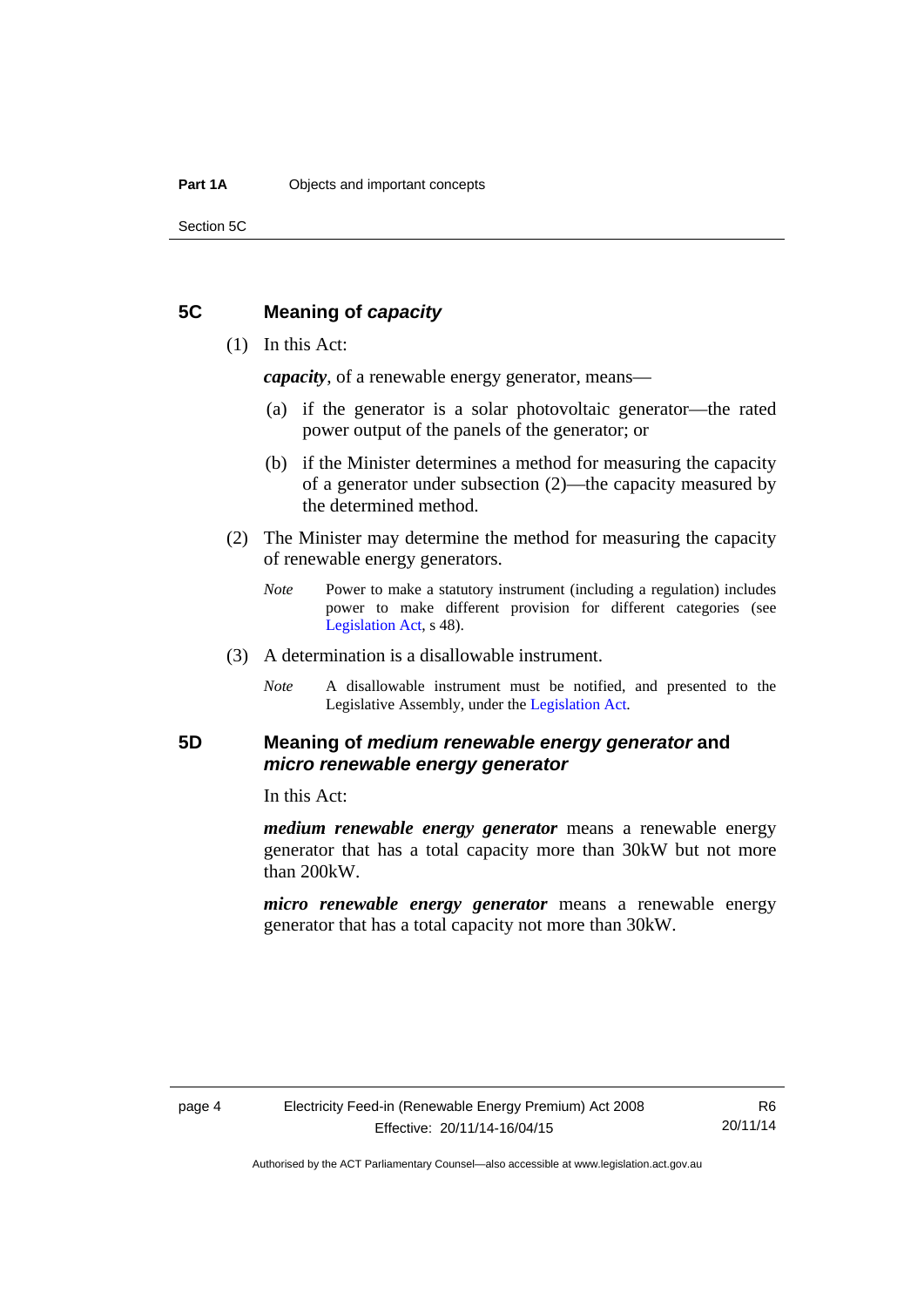#### <span id="page-8-0"></span>**5E Meaning of** *compliant*

- (1) For this Act, a renewable energy generator is *compliant* if—
	- (a) the generator is installed on premises in the ACT; and
	- (b) when connected to the electricity distributor's network, it complies with the service and installation rules; and
	- (c) the total capacity of the generator, or the total capacity of all renewable energy generators installed on the premises, is not more than—
		- (i) 200kW; or
		- (ii) if the Minister determines another capacity under subsection (2)—the applicable determined capacity; and
	- (d) if the generator is a micro or medium renewable energy generator—the generator is connected to the electricity distributor's network before the total capacity of all micro and medium renewable energy generators connected to the network reaches—
		- (i) 30MW; or
		- (ii) if the Minister determines another capacity under subsection (3)—the determined capacity.
- (2) The Minister may determine a total capacity for the following:
	- (a) micro renewable energy generators installed on premises;
	- (b) medium renewable energy generators installed on premises;
	- (c) all renewable energy generators installed on premises.
- (3) The Minister may determine the total capacity for all micro and medium renewable energy generators connected to the electricity distributor's network.

page 5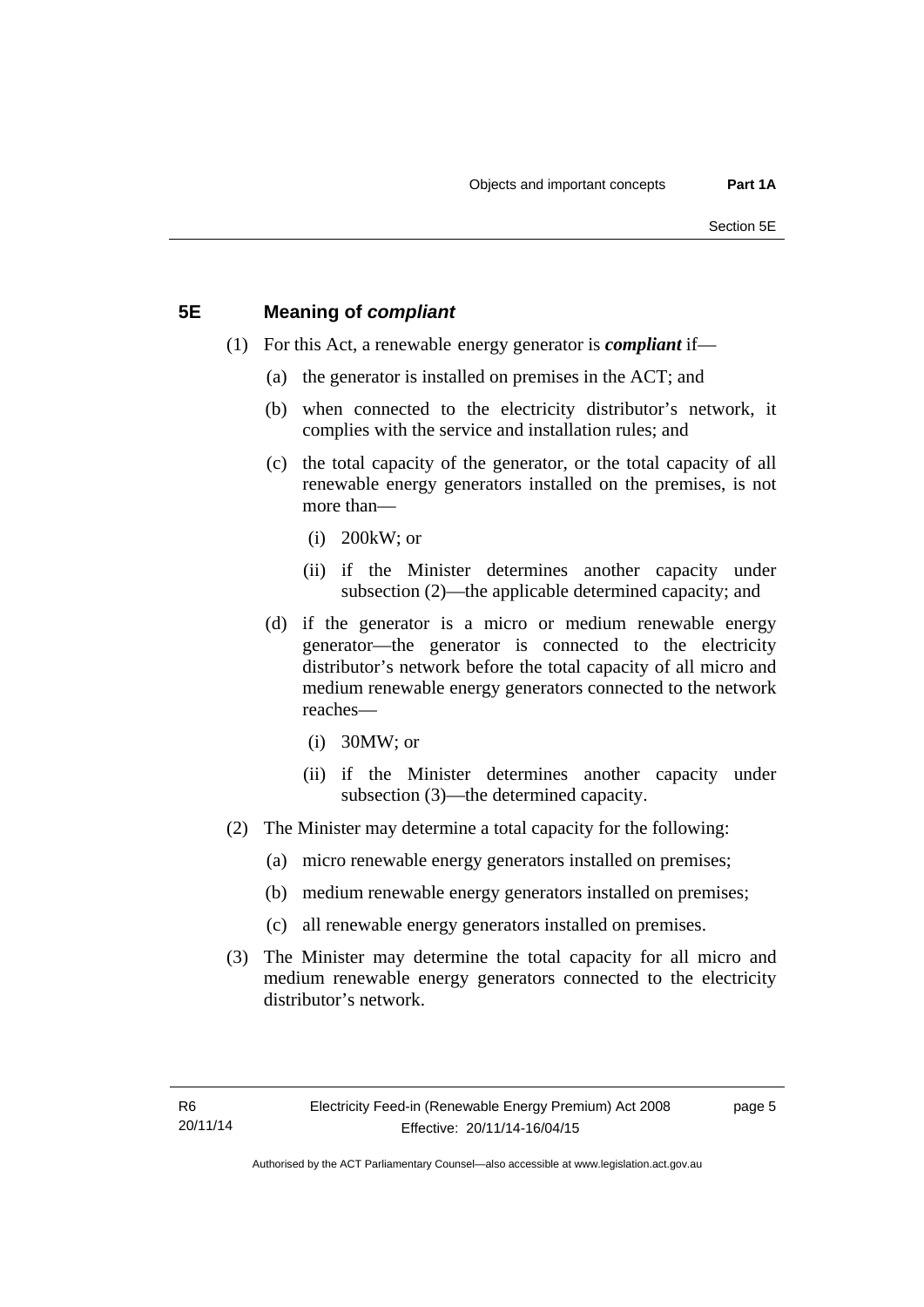Section 5F

- (4) A determination is a disallowable instrument.
	- *Note* A disallowable instrument must be notified, and presented to the Legislative Assembly, under the [Legislation Act.](http://www.legislation.act.gov.au/a/2001-14)
- (5) In this section:

*service and installation rules* means the service and installation rules for connection to the electricity distribution network, as in force from time to time, made under a technical code, as in force from time to time, made under the *[Utilities Act 2000](http://www.legislation.act.gov.au/a/2000-65)*.

*Note* Technical codes made under the *[Utilities Act 2000](http://www.legislation.act.gov.au/a/2000-65)* are accessible at [www.icrc.act.gov.au.](http://www.icrc.act.gov.au/) The service and installation rules are accessible at [www.actewagl.com.au](http://www.actewagl.com.au/).

#### <span id="page-9-0"></span>**5F Meaning of** *eligible entity*

(1) In this Act:

#### *eligible entity*—

- (a) means—
	- (i) if an incorporated association owns the premises on which a compliant renewable energy generator is installed—the incorporated association; or
	- (ii) if a cooperative owns the premises on which a compliant renewable energy generator is installed—the cooperative; or
	- (iii) if a person owns commercial or retail premises on which a compliant renewable energy generator is installed—the person; or
	- (iv) if a person (the *lessee*) leases premises, or a part of premises, to install or operate a compliant renewable energy generator—the lessee; or
	- (v) in any other case—the occupier of premises on which a compliant renewable energy generator is installed; but

R6 20/11/14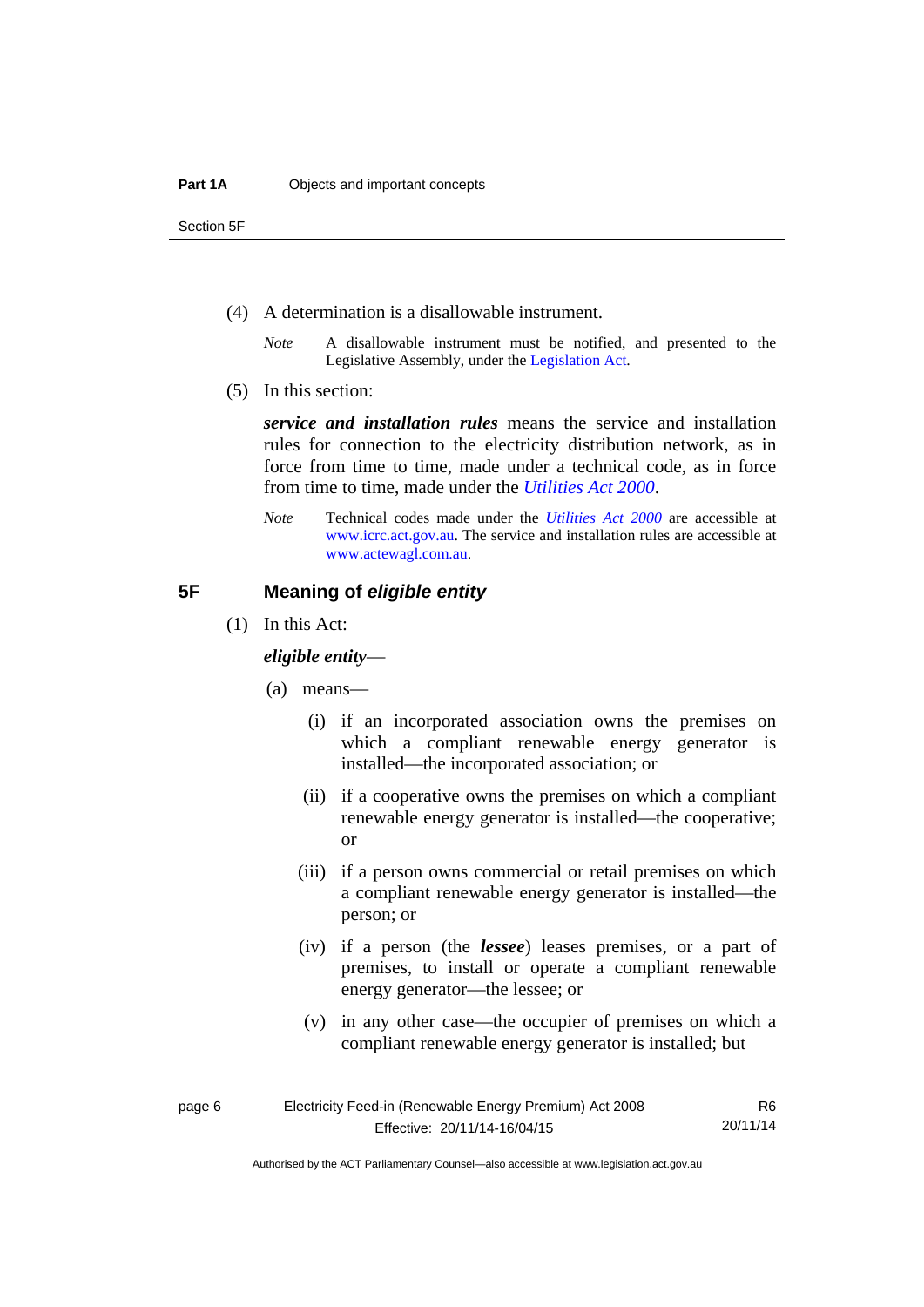- (b) does not include—
	- (i) a territory agency; or
	- (ii) a territory-owned corporation; or
	- (iii) the Commonwealth or a Commonwealth authority; or
	- (iv) an entity determined by the Minister.
- (2) A determination is a disallowable instrument.
	- *Note* A disallowable instrument must be notified, and presented to the Legislative Assembly, under the [Legislation Act.](http://www.legislation.act.gov.au/a/2001-14)
- (3) In this section:

*commercial premises*—see the *[Leases \(Commercial and Retail\)](http://www.legislation.act.gov.au/a/2001-18)  [Act 2001](http://www.legislation.act.gov.au/a/2001-18)*, section 7 (1).

*Commonwealth authority* means any of the following (other than an educational institution):

- (a) a corporation established for a public purpose under a Commonwealth Act;
- (b) a company in which a controlling interest is held by any 1 of the following, or by 2 or more of the following together:
	- (i) the Commonwealth;
	- (ii) a corporation mentioned in paragraph (a);
	- (iii) an entity mentioned in subparagraph (i) or (ii).

*cooperative*—see the *[Cooperatives Act 2002](http://www.legislation.act.gov.au/a/2002-45)*, dictionary.

#### *educational institution* means—

 (a) a government school or school-related institution established under the *[Education Act 2004](http://www.legislation.act.gov.au/a/2004-17)*, section 20; or

page 7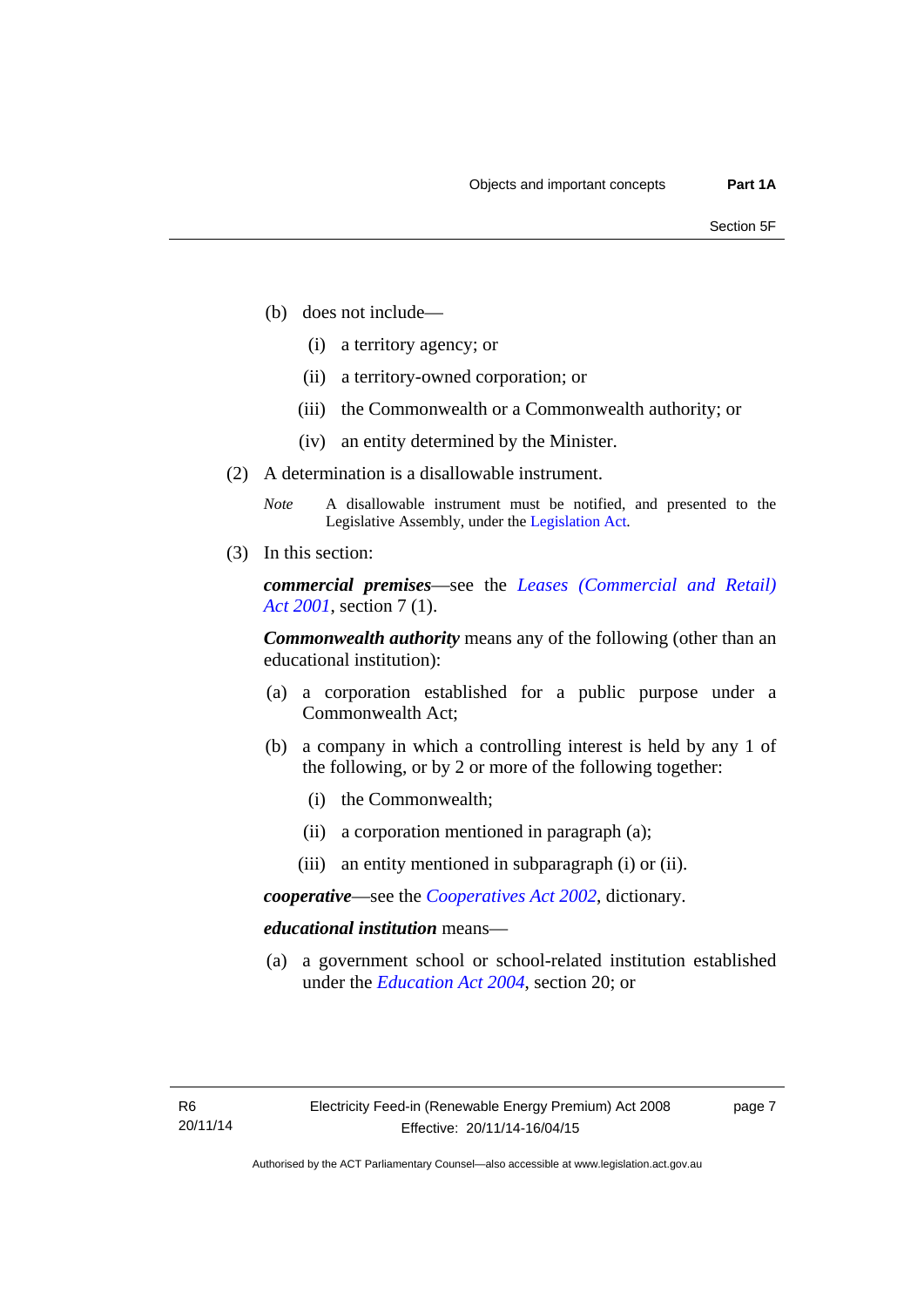Section 5F

 (b) a registered higher education provider under the *[National](http://www.comlaw.gov.au/Series/C2011A00012)  [Vocational Education and Training Regulator Act 2011](http://www.comlaw.gov.au/Series/C2011A00012)* (Cwlth).

*incorporated association* means an association incorporated under the *[Associations Incorporation Act 1991](http://www.legislation.act.gov.au/a/1991-46)* or a law of another jurisdiction corresponding, or substantially corresponding, to that Act.

*occupier*, of premises, means the person to whom electricity for the premises is supplied by a NERL retailer.

*retail premises*—see the *[Leases \(Commercial and Retail\) Act 2001](http://www.legislation.act.gov.au/a/2001-18)*, section 7 (2).

*territory agency* means any of the following (other than an educational institution):

- (a) the Territory;
- (b) a territory instrumentality, and any other corporation established for a public purpose under a territory law;
- (c) a company in which a controlling interest is held by any 1 of the following, or by 2 or more of the following together:
	- (i) the Territory;
	- (ii) a Minister;
	- (iii) a corporation mentioned in paragraph (b);
	- (iv) an entity mentioned in subparagraphs (i) to (iii).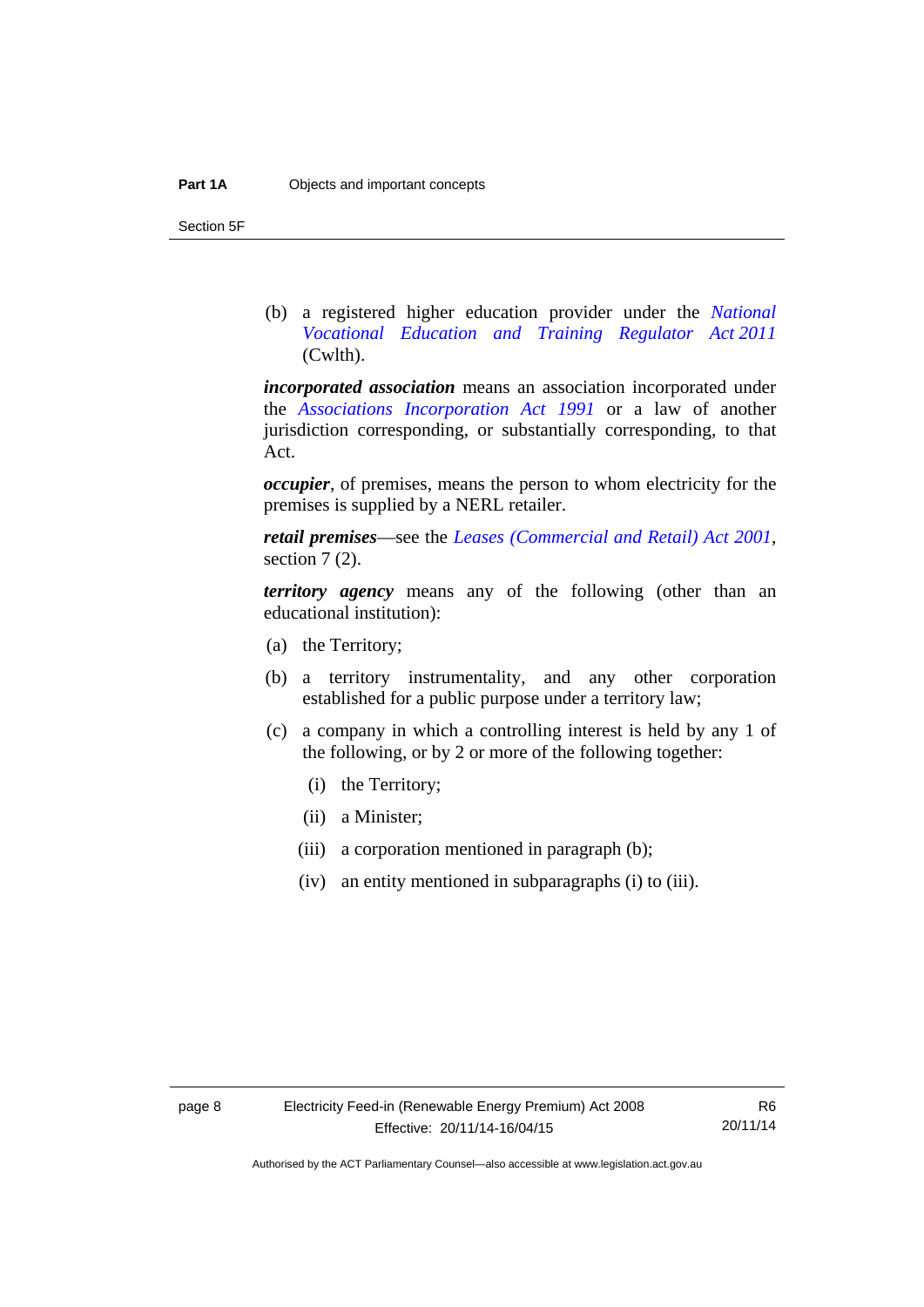### <span id="page-12-0"></span>**Part 2 Renewable energy—supply to electricity network**

### <span id="page-12-1"></span>**6 Feed-in from renewable energy generators to electricity network**

(1) This section applies to—

- (a) an electricity distributor licensed to distribute electricity through an electricity network; and
- (b) a NERL retailer authorised to supply electricity from the electricity network.
- (2) It is a condition of the electricity distributor's licence that the distributor must, on application by an eligible entity—
	- (a) connect a renewable energy generator to the distributor's network to enable electricity generated by the generator to be supplied to the network; and
	- (b) reimburse the NERL retailer that supplies electricity to the eligible entity's premises the difference between—
		- (i) the amount payable under subsection (3) for electricity generated by the generator to be supplied to the network; and
		- (ii) the normal cost of that electricity; and
	- (c) pass on to the eligible entity the additional metering costs in relation to electricity generated by the generator.
- (3) The NERL retailer must, on application by an eligible entity, pay the eligible entity, in accordance with section 8, for the total amount of electricity generated by the renewable energy generator on or after the day the application is made.

page 9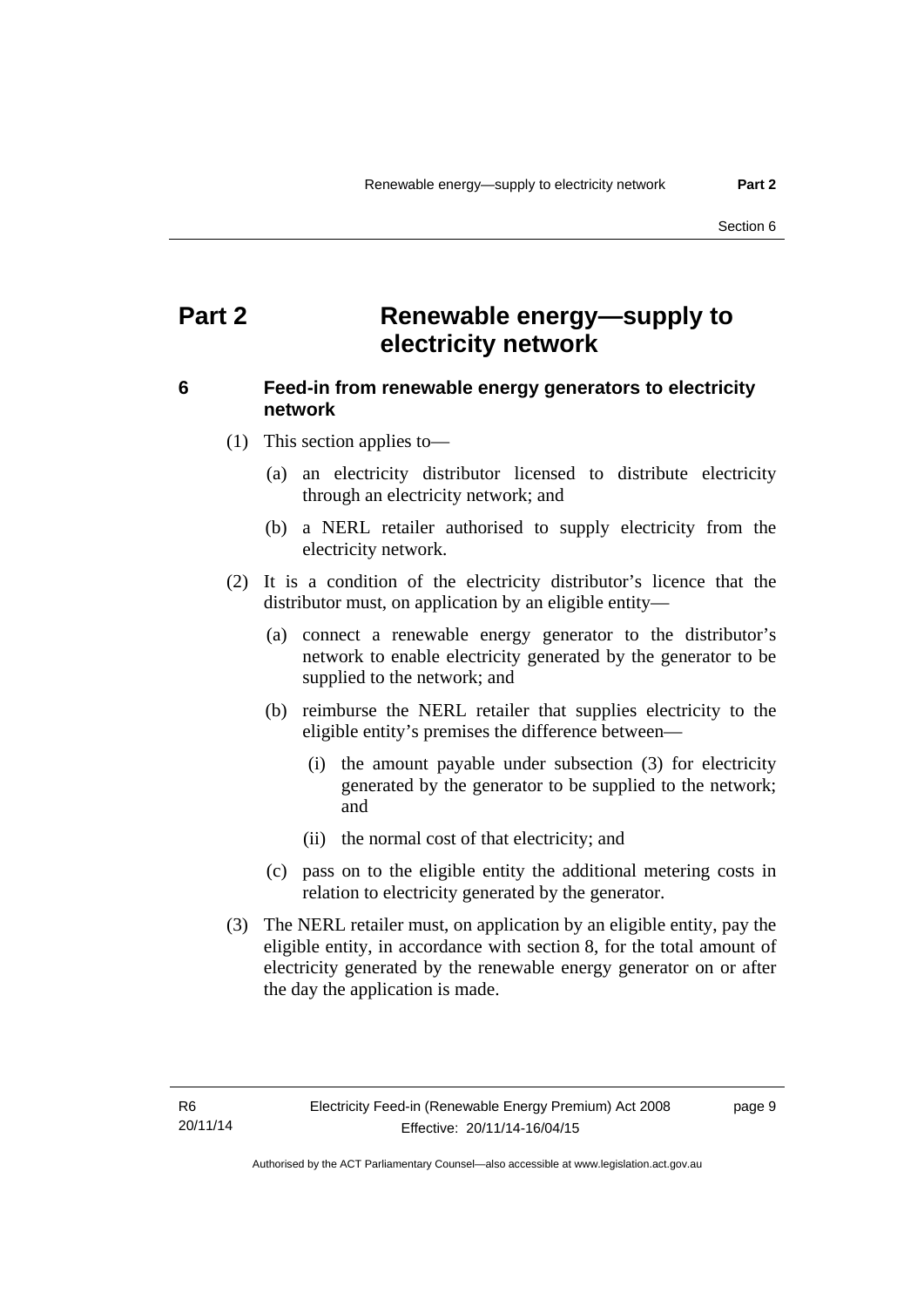Section 6A

#### <span id="page-13-0"></span>**6A What is the** *normal cost of electricity***?**

- (1) The Minister may determine an amount to be the *normal cost of electricity* in relation to a period.
- (2) A determination is a notifiable instrument.

*Note* A notifiable instrument must be notified under the [Legislation Act](http://www.legislation.act.gov.au/a/2001-14).

- (3) The Minister may make guidelines for a determination under this section.
- (4) A guideline is a disallowable instrument.
	- *Note* A disallowable instrument must be notified, and presented to the Legislative Assembly, under the [Legislation Act.](http://www.legislation.act.gov.au/a/2001-14)

#### <span id="page-13-1"></span>**7 Utility service**

The action required by a distributor under section  $6(2)$  is a utility service for the *[Utilities Act 2000](http://www.legislation.act.gov.au/a/2000-65)*.

*Note* The action required by a NERL retailer under s 6 (3) is a utility service for the *[Utilities Act 2000](http://www.legislation.act.gov.au/a/2000-65)*, pt 4 (Industry codes) (see that Act, s 75B).

#### <span id="page-13-2"></span>**8 Payment for electricity from renewable energy generators**

- (1) For section 6 (3), payment must be at the following rate:
	- (a) for electricity generated by a micro renewable energy generator—
		- (i) if an eligible entity entered into a contract for the installation of the generator before 1 June 2011—
			- (A) 100% of the premium rate; or
			- (B) if a lower percentage is determined under section 9 for this paragraph—that percentage of the premium rate; or

R6 20/11/14

Authorised by the ACT Parliamentary Counsel—also accessible at www.legislation.act.gov.au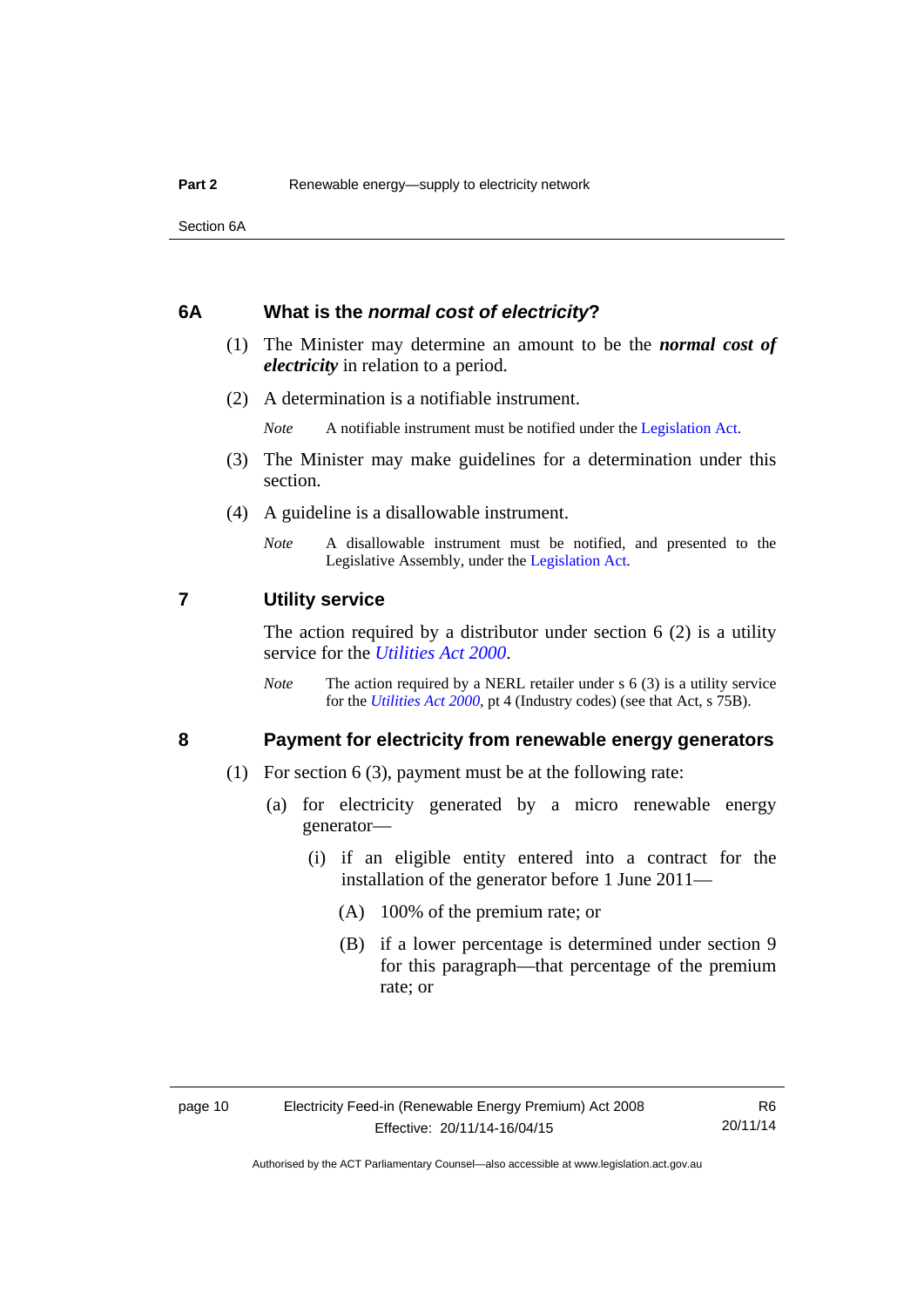- (ii) if an eligible entity entered into a contract for the installation of the generator on or after 1 June 2011—
	- (A) 66% of the premium rate; or
	- (B) if a lower percentage is determined under section 9 for this paragraph—that percentage of the premium rate;
- (b) for electricity generated by a medium renewable energy generator—
	- (i) if an eligible entity entered into a contract for the installation of the generator before the relevant date—
		- (A) 75% of the premium rate; or
		- (B) if a lower percentage is determined under section 9 for this paragraph—that percentage of the premium rate; or
	- (ii) if an eligible entity entered into a contract for the installation of the generator on or after the relevant date—
		- (A) 66% of the premium rate; or
		- (B) if a lower percentage is determined under section 9 for this paragraph—that percentage of the premium rate.
- (2) Payment must be made to the eligible entity quarterly in arrears for the total amount of electricity generated by the generator.
- (3) In this section:

*relevant date* means the day the *[Electricity Feed-in \(Renewable](http://www.legislation.act.gov.au/a/2011-25)  [Energy Premium\) Amendment Act 2011 \(No 2\)](http://www.legislation.act.gov.au/a/2011-25)* commenced.

page 11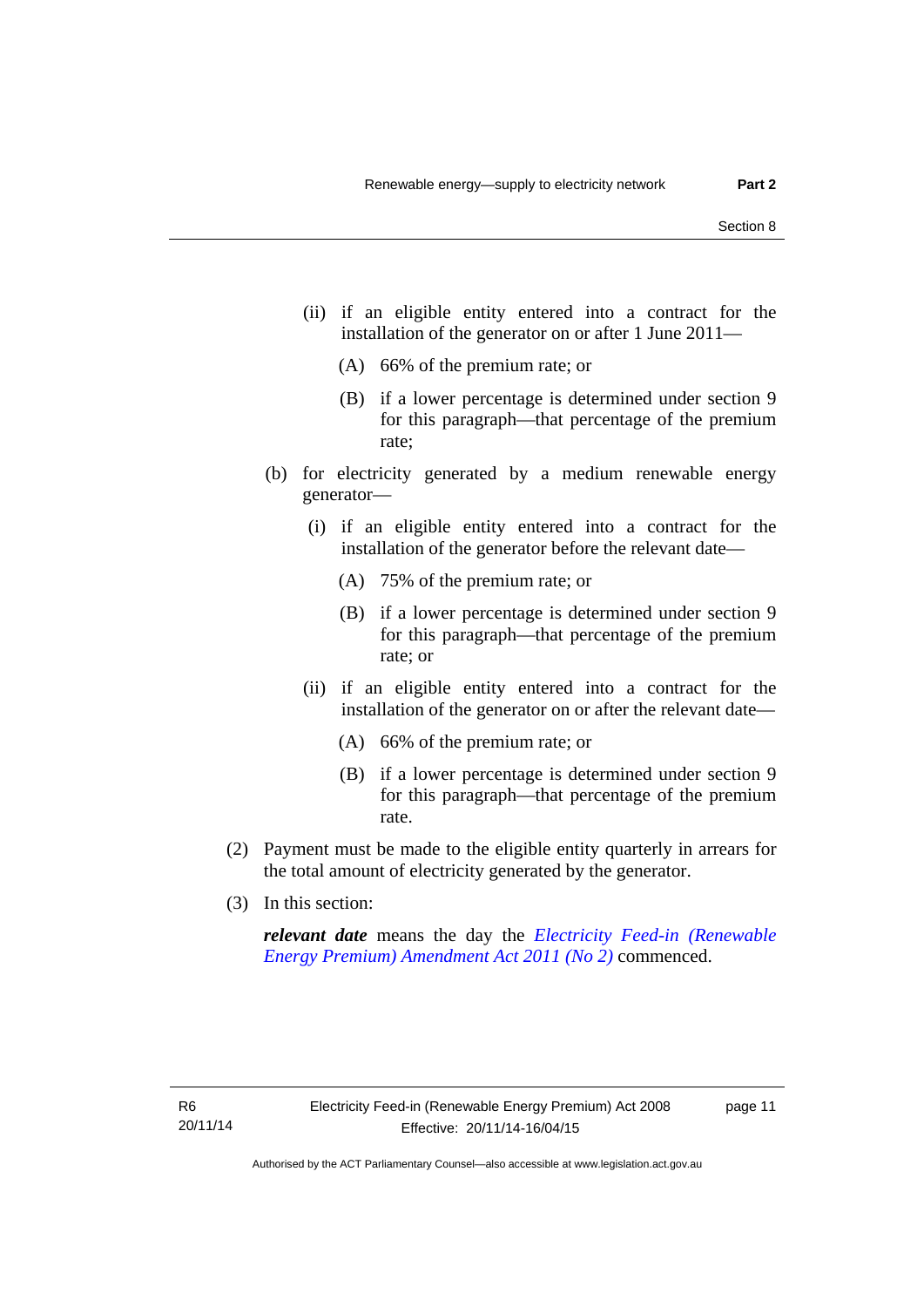Section 8A

#### <span id="page-15-0"></span>**8A Recovery of cost of renewable energy premium**

- (1) This section applies if a NERL retailer imposes a recovery of costs on electricity consumers to recover the cost of a renewable energy premium payable to an eligible entity under this Act.
- (2) The recovery of costs must be imposed on an electricity consumer in a way that is in proportion to the amount of electricity used by the consumer.

#### <span id="page-15-1"></span>**9 Determination of percentages**

- (1) The Minister may determine percentages for section 8 (Payment for electricity from renewable energy generators).
- (2) A determination is a disallowable instrument.
	- *Note* A disallowable instrument must be notified, and presented to the Legislative Assembly, under the [Legislation Act.](http://www.legislation.act.gov.au/a/2001-14)

R6 20/11/14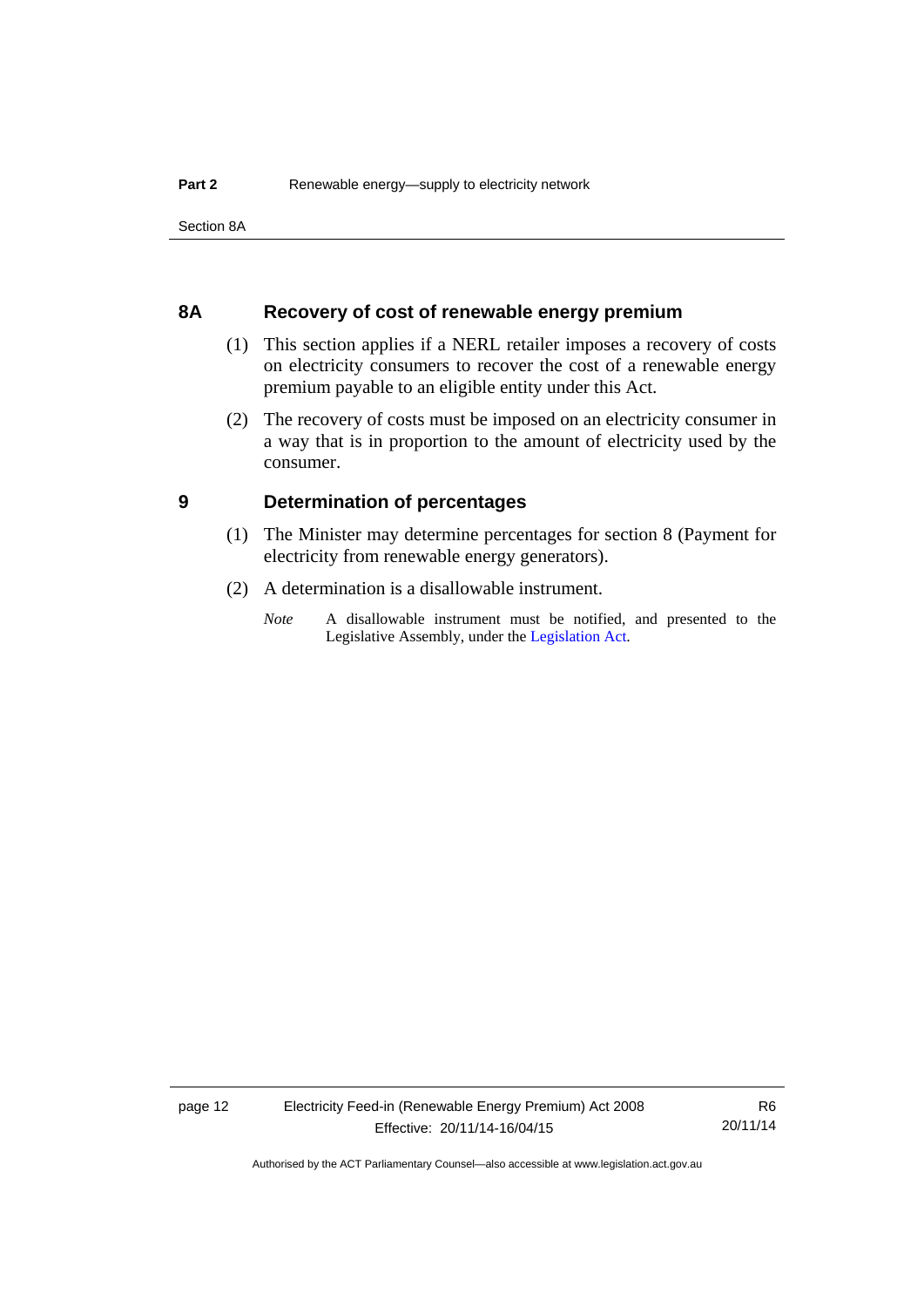### <span id="page-16-0"></span>**Part 3 Renewable energy premium determination of rate**

#### <span id="page-16-1"></span>**10 Determination of premium rate**

- (1) For each financial year, the Minister must, not later than 3 months before the financial year, determine the premium rate for amounts payable by a NERL retailer under section 6 (Feed-in from renewable energy generators to electricity network) during the year.
- (2) A determination is a disallowable instrument.
	- *Note* A disallowable instrument must be notified, and presented to the Legislative Assembly, under the [Legislation Act.](http://www.legislation.act.gov.au/a/2001-14)
- (3) In making a determination, the Minister—
	- (a) must seek the advice of the Independent Competition and Regulatory Commission to assist the Minister to determine the premium rate; and
	- (b) must give priority to the following:
		- (i) the desirability of costs under this Act impacting equitably on all electricity users;
		- (ii) the need to encourage the generation of electricity from renewable sources;
		- (iii) the need to reduce emissions from greenhouse gases;
		- (iv) the need to reduce the likely effects of climate change;
		- (v) the desirability of eligible entities being able to recoup investment on renewable energy generators within a reasonable time; and
	- (c) must have regard to the following:
		- (i) the amounts payable under this Act by an electricity distributor;

R6 20/11/14 page 13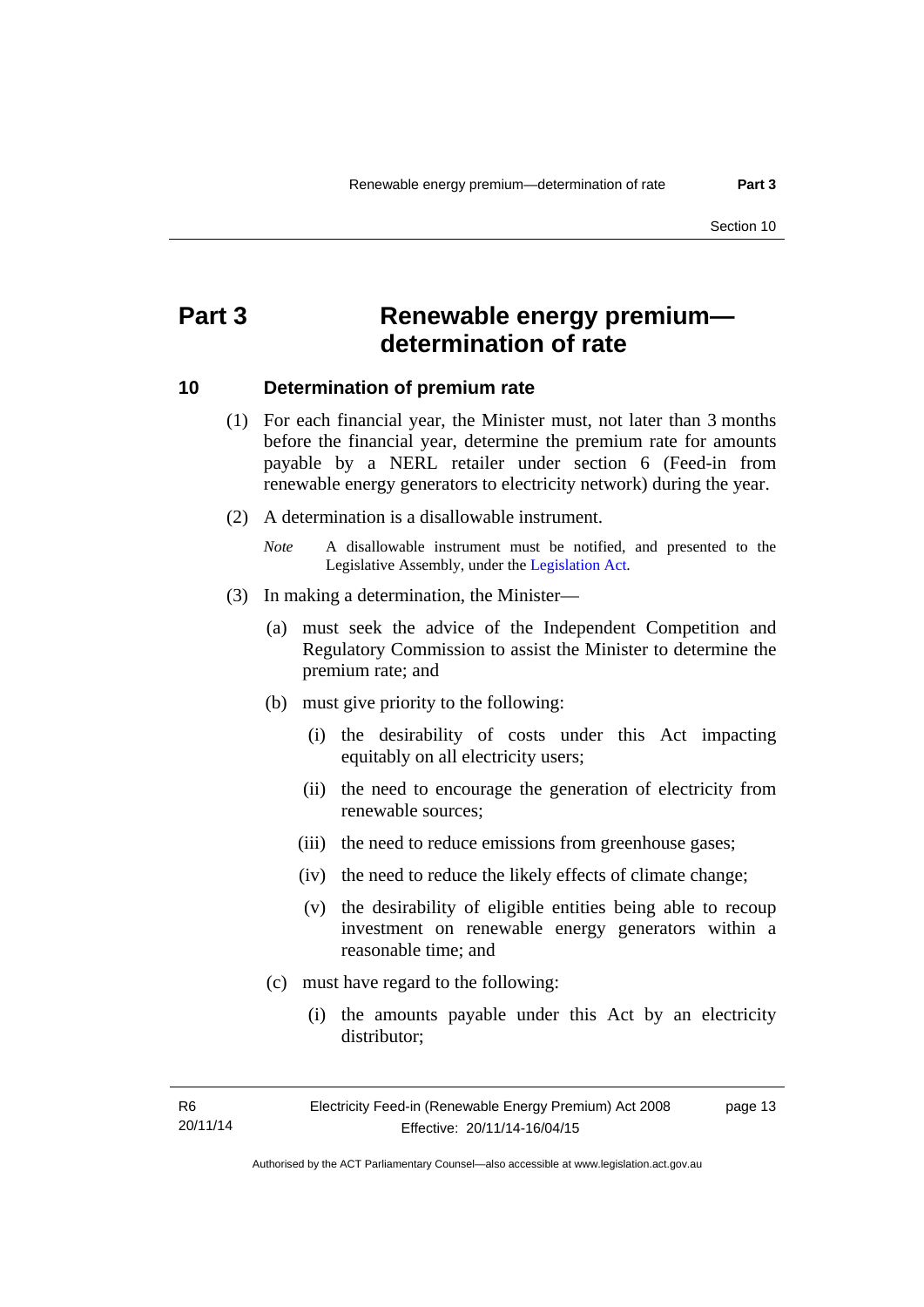- (ii) the amounts payable under this Act by a NERL retailer;
- (iii) any additional metering costs passed on to an eligible entity because of section 6 (2) (c);
- (iv) any advice received from the Independent Competition and Regulatory Commission in response to a request under paragraph (a);
- (v) anything else the Minister considers relevant.
- (4) If the Minister receives any advice requested under subsection (3) (a), the Minister must—
	- (a) present a copy of the advice to the Legislative Assembly within 3 sitting days after receiving the advice; and
	- (b) give a copy of the advice to each member of the Legislative Assembly—
		- (i) at least 14 days before the Minister makes the determination; but
		- (ii) within 30 days after receiving the advice.

#### <span id="page-17-0"></span>**11 Premium rate—20 years**

- (1) The premium rate for the financial year in which a renewable energy generator is connected to a distributor's network applies, if the generator remains connected to the network, in relation to electricity generated by the generator during the 20 years after the date of the connection.
- (2) For subsection (1), a generator is taken to remain connected to the network—
	- (a) during any temporary interruption to the connection for repair or maintenance work or relocation of the connection or generator at the same premises; or

R6 20/11/14

Authorised by the ACT Parliamentary Counsel—also accessible at www.legislation.act.gov.au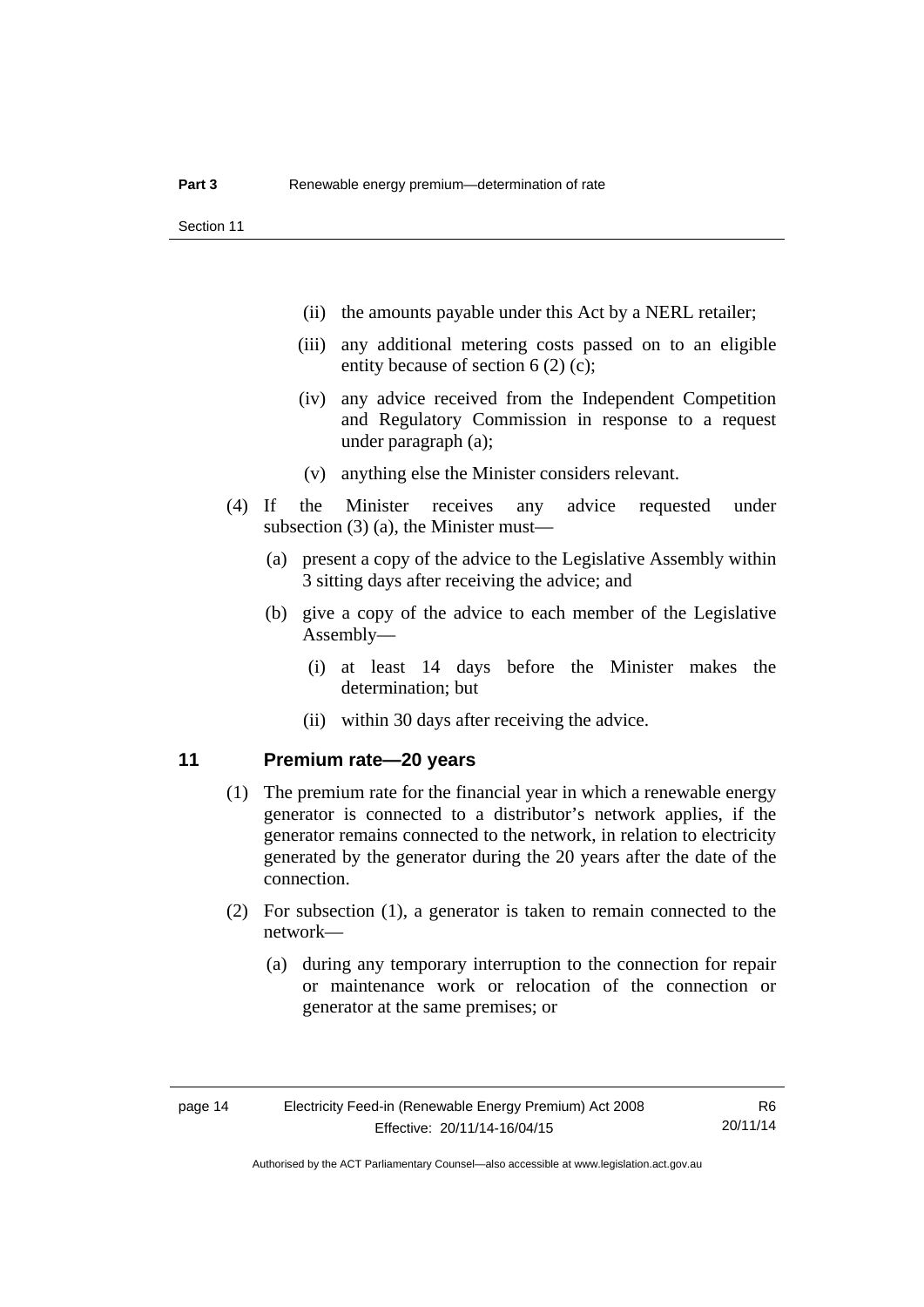- (b) if the generator is transferred with the premises to another person who is an eligible entity in relation to the premises; or
- (c) if the generator is transferred to other premises in relation to which the eligible entity is also an eligible entity.

R6 20/11/14 Electricity Feed-in (Renewable Energy Premium) Act 2008 Effective: 20/11/14-16/04/15

page 15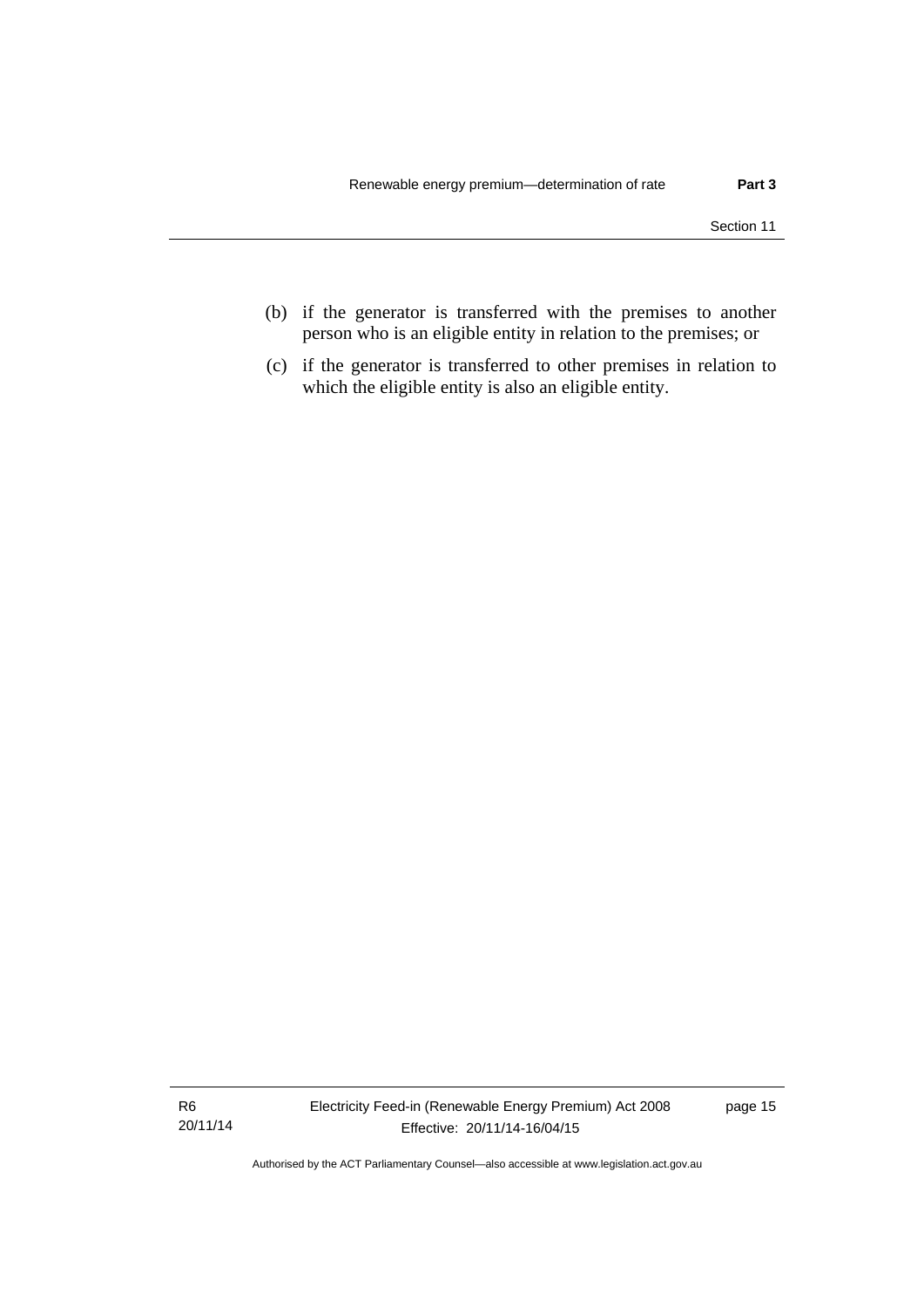#### Part 3A Reporting

Section 11A

### <span id="page-19-0"></span>**Part 3A Reporting**

#### <span id="page-19-1"></span>**11A Report by Minister**

The Minister must, within 2 weeks after the end of each month, publish on an appropriate government website a report setting out the following:

- (a) the number of applications for the connection of renewable energy generators to an electricity distributor's network received by the distributor during the month;
- (b) the number of renewable energy generators connected to an electricity distributor's network by the distributor during the month;
- (c) the total number of renewable energy generators connected to an electricity distributor's network;
- (d) the total capacity of all micro and medium renewable energy generators connected to an electricity distributor's network.

#### <span id="page-19-2"></span>**11B Electricity distributors to give information to Minister**

An electricity distributor must give the Minister the information the Minister requires to prepare the report mentioned in section 11A.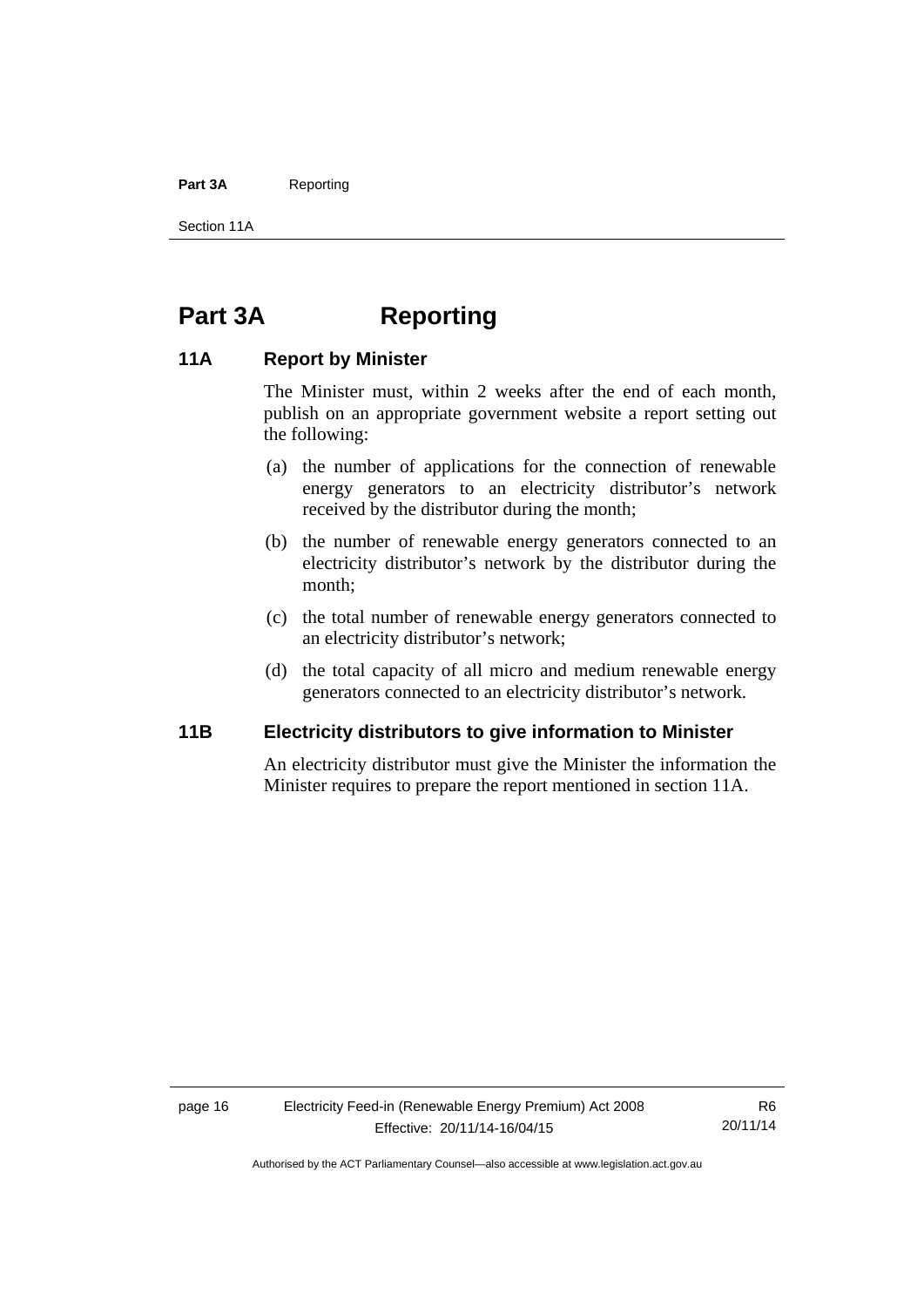### <span id="page-20-0"></span>**Part 4 Miscellaneous**

#### <span id="page-20-1"></span>**12 Regulation-making power**

- (1) The Executive may make regulations for this Act.
	- *Note* Regulations must be notified, and presented to the Legislative Assembly, under the [Legislation Act](http://www.legislation.act.gov.au/a/2001-14).
- (2) A regulation may make provision in relation to notices to be placed at premises where a renewable energy generator is located.
- (3) A regulation may create offences and fix maximum penalties of not more than 10 penalty units for the offences.

#### <span id="page-20-2"></span>**13 Review of operation of Act**

- (1) The Minister must review the operation of this Act at least once every 5 years (a *review period*) after the day this Act commences.
- (2) The review must include a consideration of the impact of costs under this Act on electricity users and, in particular, whether the impacts are equitable.
- (3) The Minister must present a copy of the report of the review for a review period to the Legislative Assembly not later than 6 months after the end of the review period.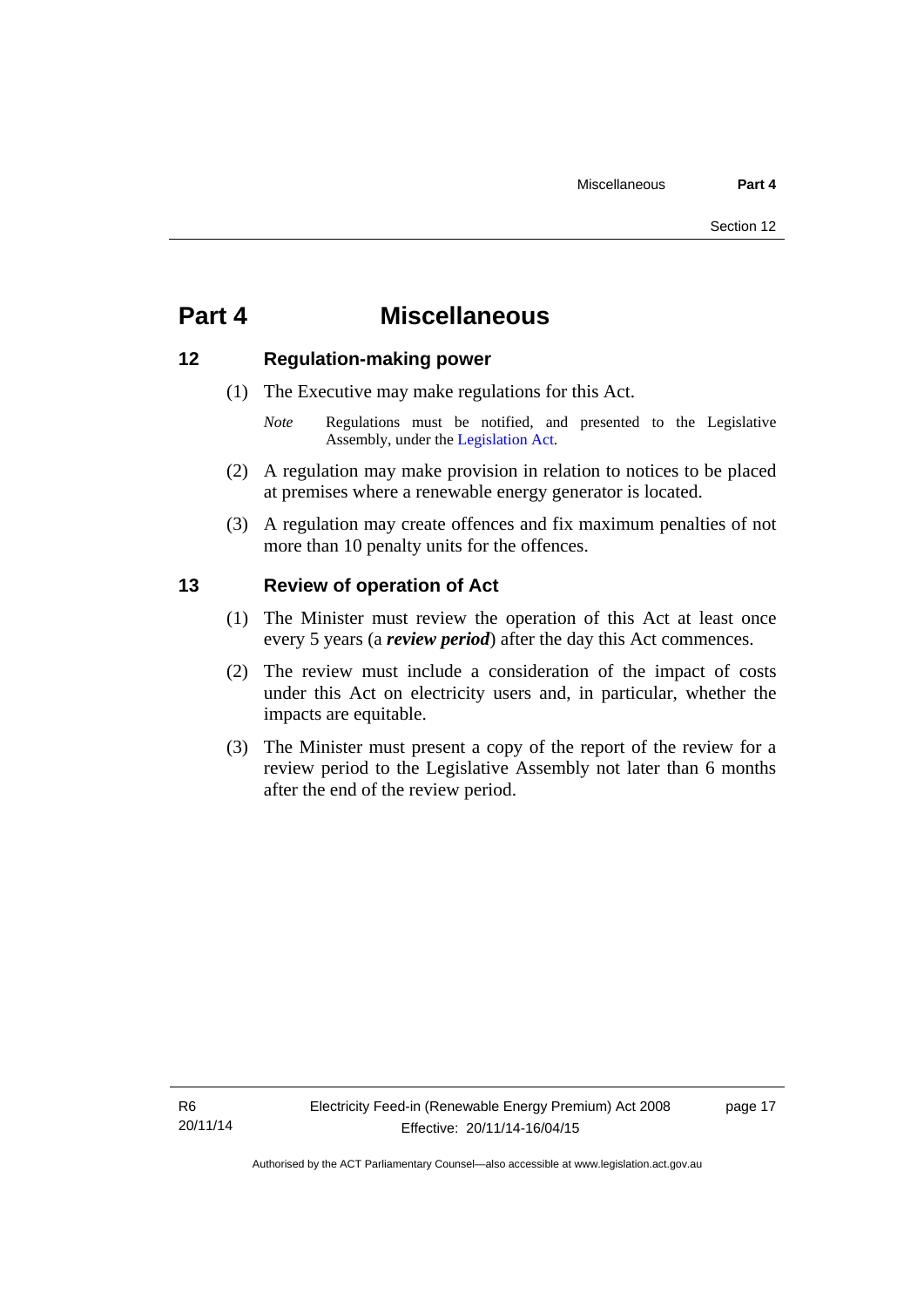## <span id="page-21-0"></span>**Dictionary**

(see  $s$  4)

*Note 1* The [Legislation Act](http://www.legislation.act.gov.au/a/2001-14) contains definitions and other provisions relevant to this Act.

*Note 2* For example, the [Legislation Act,](http://www.legislation.act.gov.au/a/2001-14) dict, pt 1, defines the following terms:

- disallowable instrument (see s 9)
	- Executive
	- Minister (see s 162)
	- National Electricity (ACT) Law
	- National Energy Retail Law (ACT)
	- quarter
	- regulation
	- under.

*additional metering costs*, in relation to electricity generated by a renewable energy generator connected to an electricity network, means metering costs associated with the electricity that are in addition to metering costs for which the distributor is responsible under the rules under the *[National Electricity \(ACT\) Law](http://www.legislation.act.gov.au/a/1997-79/default.asp)*.

*capacity*, of a renewable energy generator—see section 5C.

*compliant*—see section 5E.

*electricity distributor*—see the *[Utilities Act 2000](http://www.legislation.act.gov.au/a/2000-65)*, dictionary.

*electricity network*—see the *[Utilities Act 2000](http://www.legislation.act.gov.au/a/2000-65)*, section 7.

*eligible entity—*see section 5F (1).

*medium renewable energy generator*—see section 5D.

*micro renewable energy generator*—see section 5D.

*NERL retailer* means a person who holds a retailer authorisation under the *[National Energy Retail Law \(ACT\)](http://www.legislation.act.gov.au/a/2012-31/default.asp)*.

*normal cost of electricity*—see section 6A.

page 18 Electricity Feed-in (Renewable Energy Premium) Act 2008 Effective: 20/11/14-16/04/15

R6 20/11/14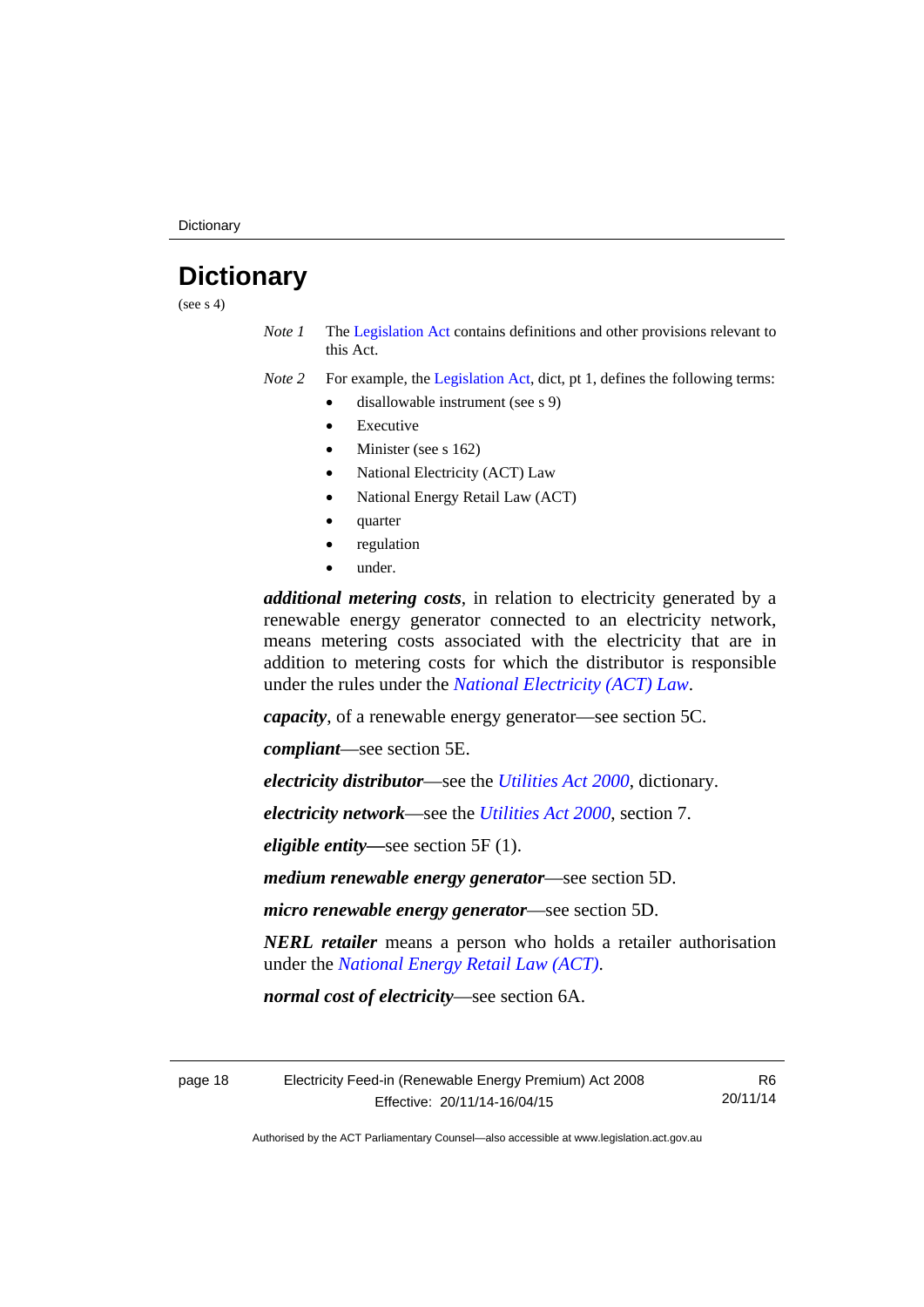*premium rate*, for electricity supplied from a renewable energy generator to an electricity distributor's network, means the premium rate determined under section 10 for the first financial year in which both—

- (a) the generator is connected to the network to enable electricity generated by the generator to be supplied to the network; and
- (b) the eligible entity for the generator makes the application for payment mentioned in section 6 (3).

*renewable energy generator*—see section 5B.

*renewable energy source*—see section 5B.

R6 20/11/14 Electricity Feed-in (Renewable Energy Premium) Act 2008 Effective: 20/11/14-16/04/15

page 19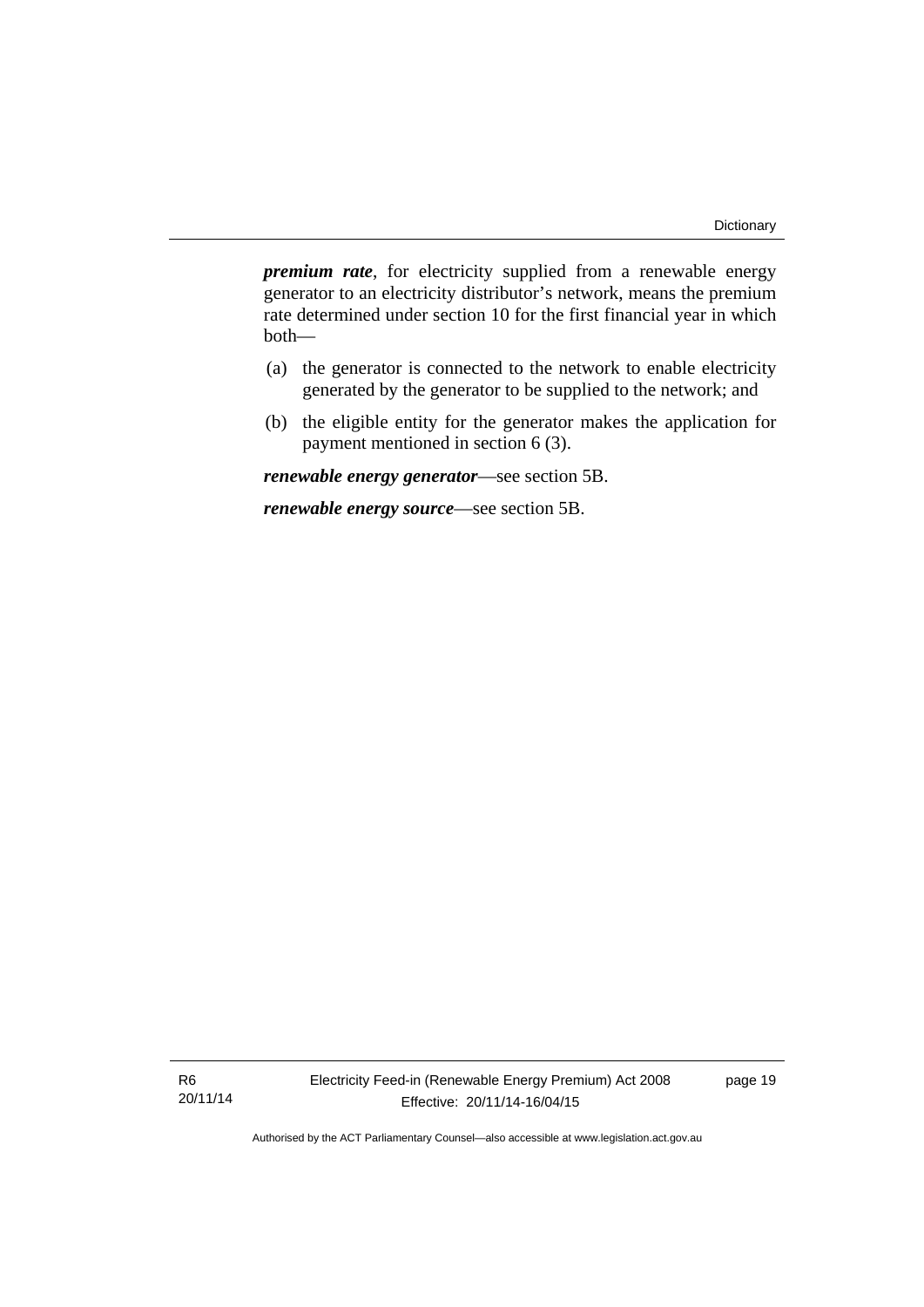1 About the endnotes

#### <span id="page-23-0"></span>**Endnotes**

#### **1 About the endnotes**

Amending and modifying laws are annotated in the legislation history and the amendment history. Current modifications are not included in the republished law but are set out in the endnotes.

Not all editorial amendments made under the *[Legislation Act 2001](http://www.legislation.act.gov.au/a/2001-14)*, part 11.3 are annotated in the amendment history. Full details of any amendments can be obtained from the Parliamentary Counsel's Office.

Uncommenced amending laws are not included in the republished law. The details of these laws are underlined in the legislation history. Uncommenced expiries are underlined in the legislation history and amendment history.

If all the provisions of the law have been renumbered, a table of renumbered provisions gives details of previous and current numbering.

The endnotes also include a table of earlier republications.

| $A = Act$<br>$AF =$ Approved form<br>$am = amended$<br>$amdt = amendment$<br>$AR = Assembly resolution$<br>$ch = chapter$<br>$CN =$ Commencement notice<br>$def = definition$<br>$DI = Disallowable instrument$<br>$dict = dictionary$<br>disallowed = disallowed by the Legislative<br>Assembly<br>$div = division$<br>$exp = expires/expired$<br>$Gaz = gazette$<br>$hdg = heading$<br>$IA = Interpretation Act 1967$<br>$ins = inserted/added$<br>$LA =$ Legislation Act 2001<br>$LR =$ legislation register | NI = Notifiable instrument<br>$o = order$<br>$om = omitted/repealed$<br>$ord = ordinance$<br>$orig = original$<br>par = paragraph/subparagraph<br>$pres = present$<br>$prev = previous$<br>$(\text{prev}) = \text{previously}$<br>$pt = part$<br>$r = rule/subrule$<br>$reloc = relocated$<br>$remum = renumbered$<br>$R[X]$ = Republication No<br>$RI = reissue$<br>$s = section/subsection$<br>$sch = schedule$<br>$sdiv = subdivision$<br>$SL = Subordinate$ law |
|-----------------------------------------------------------------------------------------------------------------------------------------------------------------------------------------------------------------------------------------------------------------------------------------------------------------------------------------------------------------------------------------------------------------------------------------------------------------------------------------------------------------|---------------------------------------------------------------------------------------------------------------------------------------------------------------------------------------------------------------------------------------------------------------------------------------------------------------------------------------------------------------------------------------------------------------------------------------------------------------------|
|                                                                                                                                                                                                                                                                                                                                                                                                                                                                                                                 |                                                                                                                                                                                                                                                                                                                                                                                                                                                                     |
| $LRA =$ Legislation (Republication) Act 1996                                                                                                                                                                                                                                                                                                                                                                                                                                                                    | $sub =$ substituted<br>$underlining = whole or part not commenced$                                                                                                                                                                                                                                                                                                                                                                                                  |
| $mod = modified/modification$                                                                                                                                                                                                                                                                                                                                                                                                                                                                                   | or to be expired                                                                                                                                                                                                                                                                                                                                                                                                                                                    |

#### <span id="page-23-2"></span>**2 Abbreviation key**

page 20 Electricity Feed-in (Renewable Energy Premium) Act 2008 Effective: 20/11/14-16/04/15

R6 20/11/14

<span id="page-23-1"></span>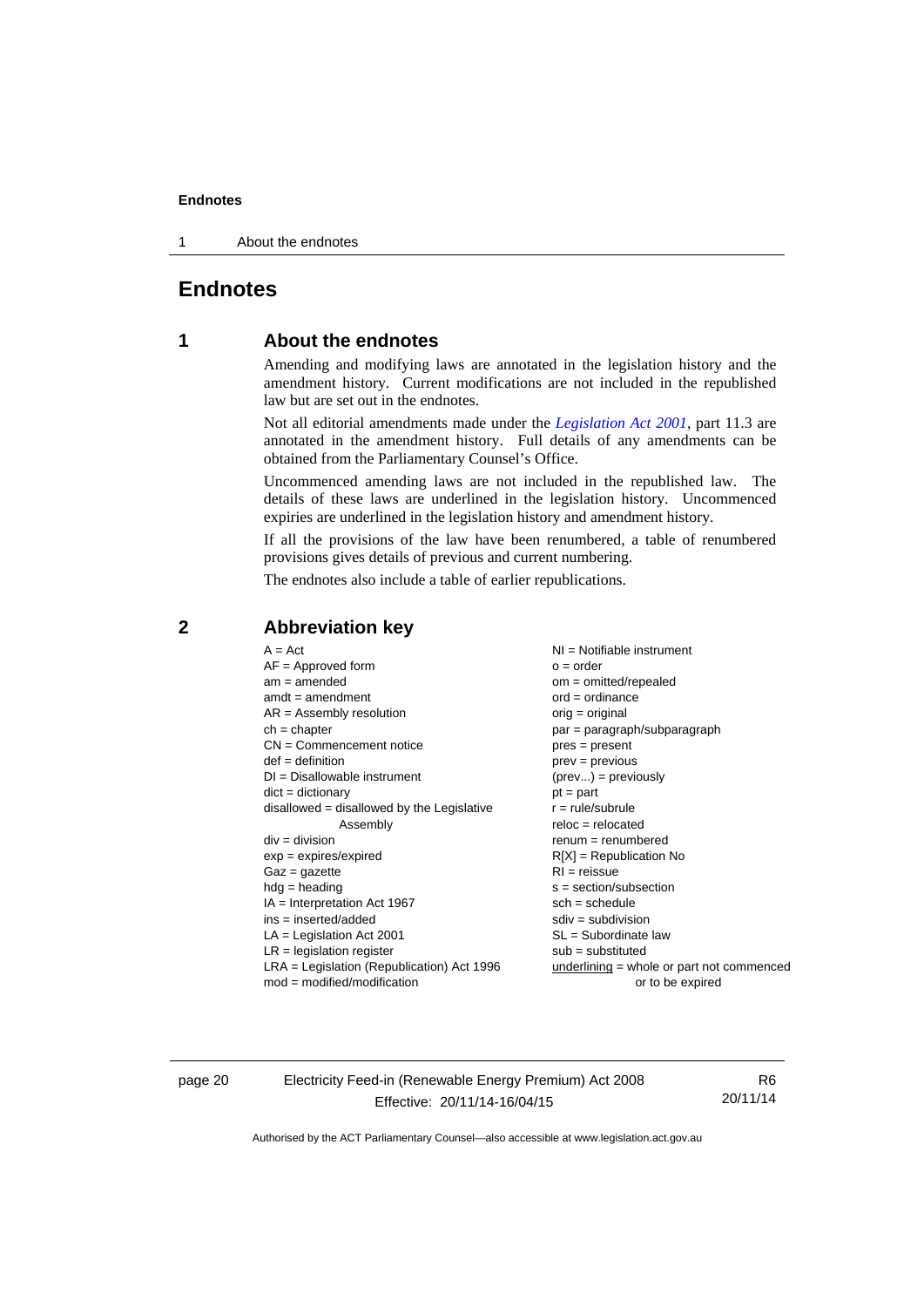#### <span id="page-24-0"></span>**3 Legislation history**

#### **Electricity Feed-in (Renewable Energy Premium) Act 2008 A2008-21**  notified LR 9 July 2008

s 1, s 2 commenced 9 July 2008 (LA s 75 (1))

remainder commenced 1 March 2009 (s 2 and [CN2009-5\)](http://www.legislation.act.gov.au/cn/2009-5/default.asp)

as amended by

#### **[Electricity Feed-in \(Renewable Energy Premium\) Amendment](http://www.legislation.act.gov.au/a/2009-8)  [Act 2009](http://www.legislation.act.gov.au/a/2009-8) A2009-8**

notified LR 2 March 2009

s 1, s 2 taken to have commenced 1 March 2009 (LA s 75 (2)) remainder taken to have commenced 1 March 2009 (s 2 and see A2008-21)

#### **[Electricity Feed-in \(Renewable Energy Premium\) Amendment](http://www.legislation.act.gov.au/a/2011-6)  [Act 2011](http://www.legislation.act.gov.au/a/2011-6) A2011-6**

notified LR 24 February 2011 s 1, s 2 commenced 24 February 2011 (LA s 75 (1)) remainder commenced 7 March 2011 (s 2 and [CN2011-3\)](http://www.legislation.act.gov.au/cn/2011-3/default.asp)

#### **[Electricity Feed-in \(Renewable Energy Premium\) Amendment](http://www.legislation.act.gov.au/a/2011-25)  [Act 2011 \(No 2\)](http://www.legislation.act.gov.au/a/2011-25) A2011-25**

notified LR 11 July 2011 s 1, s 2 commenced 11 July 2011 (LA s 75 (1)) remainder commenced 12 July 2011 (s 2)

#### **[Statute Law Amendment Act 2011 \(No 3\)](http://www.legislation.act.gov.au/a/2011-52) A2011-52 sch 3 pt 3.21**

notified LR 28 November 2011

s 1, s 2 commenced 28 November 2011 (LA s 75 (1)) sch 3 pt 3.21 commenced 12 December 2011 (s 2)

#### **[National Energy Retail Law \(Consequential Amendments\) Act 2012](http://www.legislation.act.gov.au/a/2012-32) A2012-32 pt 3**

notified LR 14 June 2012 s 1, s 2 commenced 14 June 2012 (LA s 75 (1)) pt 3 commenced 1 July 2012 (s 2 (1) and see [National Energy Retail](http://www.legislation.act.gov.au/a/2012-31)  [Law \(ACT\) Act 2012](http://www.legislation.act.gov.au/a/2012-31) A2012-31, s 2 (1) and [CN2012-12\)](http://www.legislation.act.gov.au/cn/2012-12/default.asp)

R6 20/11/14 Electricity Feed-in (Renewable Energy Premium) Act 2008 Effective: 20/11/14-16/04/15

page 21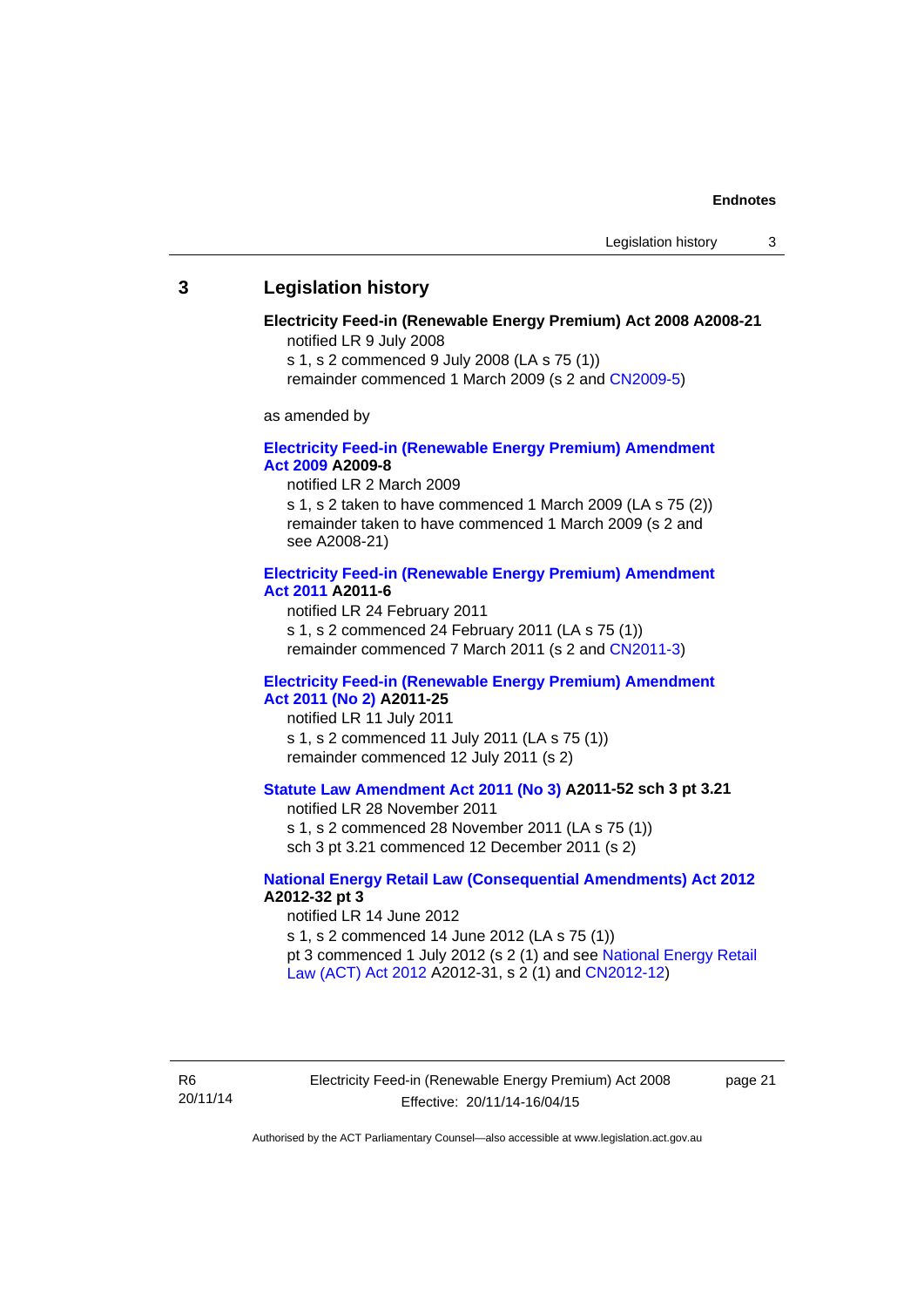3 Legislation history

**[Training and Tertiary Education Amendment Act 2014](http://www.legislation.act.gov.au/a/2014-48) A2014-48 sch 1 pt 1.9** 

notified LR 6 November 2014

- s 1, s 2 commenced 6 November 2014 (LA s 75 (1))
- sch 1 pt 1.9 commenced 20 November 2014 (s 2)

page 22 Electricity Feed-in (Renewable Energy Premium) Act 2008 Effective: 20/11/14-16/04/15

R6 20/11/14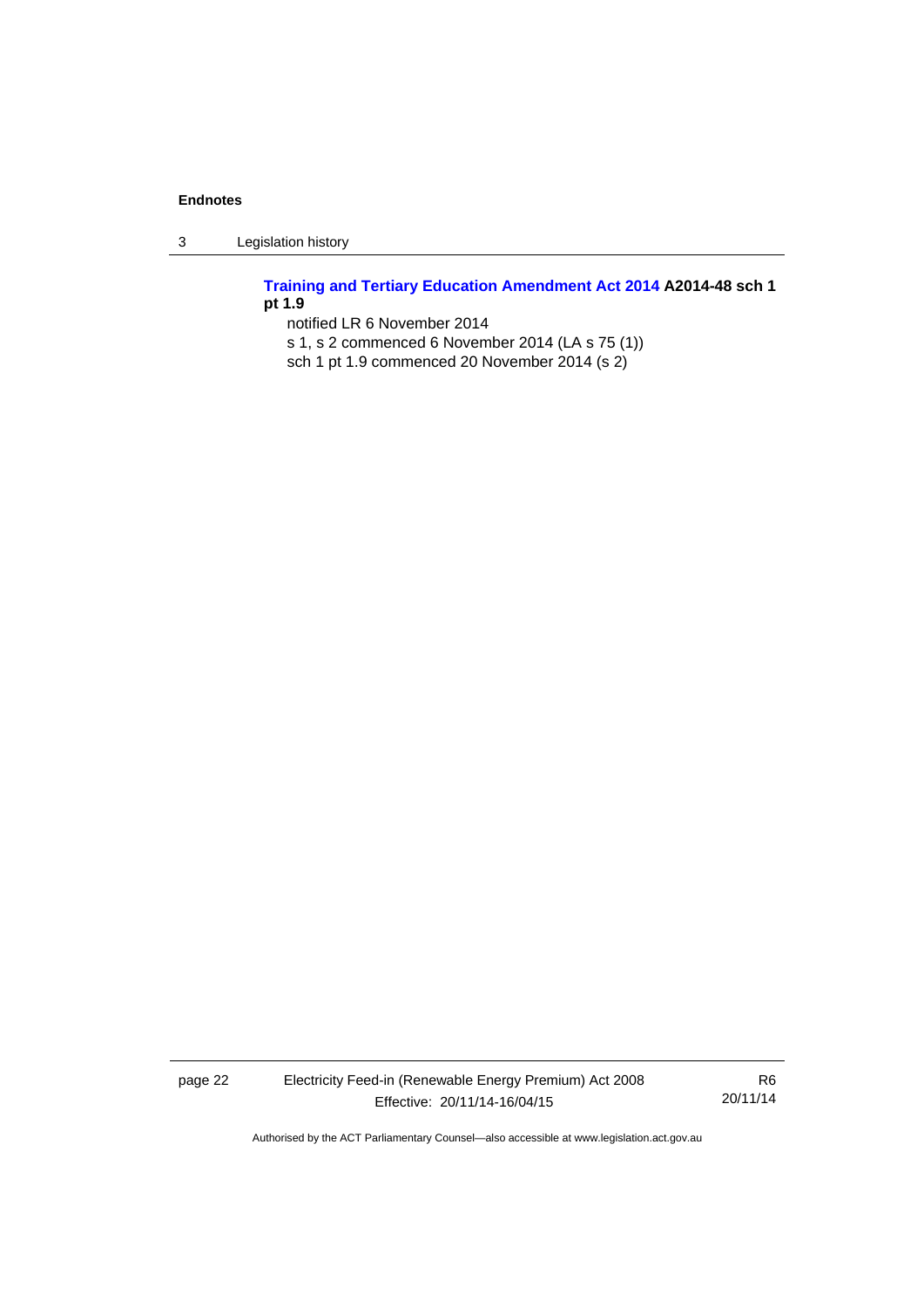Amendment history 4

#### <span id="page-26-0"></span>**4 Amendment history Commencement**

s 2 om LA s 89 (4) **Objects of Act**  s 3 om [A2009-8](http://www.legislation.act.gov.au/a/2009-8) s 4 **Objects and important concepts**  pt 1A hdg ins [A2009-8](http://www.legislation.act.gov.au/a/2009-8) s 5 **Objects of Act**  s 5A ins [A2009-8](http://www.legislation.act.gov.au/a/2009-8) s 5 **Meaning of** *renewable energy generator* **and** *renewable energy source* s 5B ins [A2009-8](http://www.legislation.act.gov.au/a/2009-8) s 5 sub [A2011-6](http://www.legislation.act.gov.au/a/2011-6) s 4 **Meaning of** *capacity* s 5C ins [A2009-8](http://www.legislation.act.gov.au/a/2009-8) s 5 sub [A2011-6](http://www.legislation.act.gov.au/a/2011-6) s 4 **Meaning of** *medium renewable energy generator* **and** *micro renewable energy generator* s 5D ins [A2009-8](http://www.legislation.act.gov.au/a/2009-8) s 5 sub [A2011-6](http://www.legislation.act.gov.au/a/2011-6) s 4 **Meaning of** *compliant* s 5E ins [A2011-6](http://www.legislation.act.gov.au/a/2011-6) s 4 am [A2011-25](http://www.legislation.act.gov.au/a/2011-25) s 4 **Meaning of** *eligible entity* s 5F ins [A2011-6](http://www.legislation.act.gov.au/a/2011-6) s 4 am [A2011-52](http://www.legislation.act.gov.au/a/2011-52) amdt 3.74; [A2012-32](http://www.legislation.act.gov.au/a/2012-32) s 6, s 7; [A2014-48](http://www.legislation.act.gov.au/a/2014-48) amdt 1.18, amdt 1.19 **Feed-in from renewable energy generators to electricity network**  s 6 am [A2009-8](http://www.legislation.act.gov.au/a/2009-8) ss 6-8; ss renum R1 (RI) LA; [A2011-6](http://www.legislation.act.gov.au/a/2011-6) s 5; [A2012-32](http://www.legislation.act.gov.au/a/2012-32) ss 8-10 **What is the** *normal cost of electricity***?**  s 6A ins [A2009-8](http://www.legislation.act.gov.au/a/2009-8) s 9 **Utility service**  s 7 sub [A2012-32](http://www.legislation.act.gov.au/a/2012-32) s 11 **Payment for electricity from renewable energy generators**  s 8 sub [A2009-8](http://www.legislation.act.gov.au/a/2009-8) s 10 am [A2011-6](http://www.legislation.act.gov.au/a/2011-6) ss 6-8; [A2011-25](http://www.legislation.act.gov.au/a/2011-25) s 5, s 6 **Recovery of cost of renewable energy premium**  s 8A ins [A2009-8](http://www.legislation.act.gov.au/a/2009-8) s 11 am [A2011-6](http://www.legislation.act.gov.au/a/2011-6) s 9; [A2012-32](http://www.legislation.act.gov.au/a/2012-32) s 12

R6 20/11/14 Electricity Feed-in (Renewable Energy Premium) Act 2008 Effective: 20/11/14-16/04/15

page 23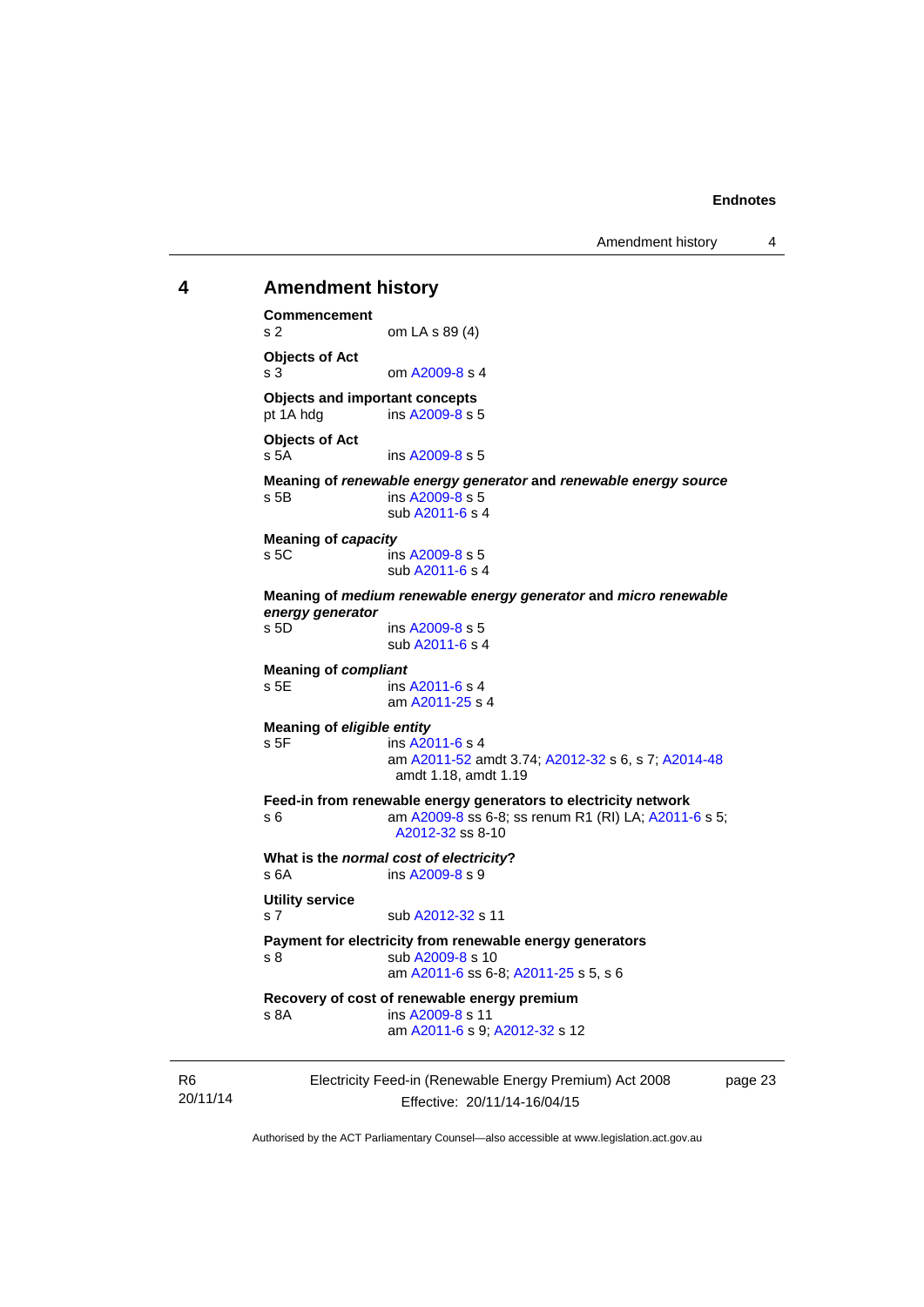4 Amendment history

| Determination of premium rate<br>s 10 | am A2009-8 ss 12-15; pars renum R1 (RI) LA; A2011-6<br>ss 10-12; ss renum R2 LA; A2012-32 s 13                                                                                                                                                                                                                                                                                                                                                                                                                                                                                                                                                                                                                                                                                                                                                                                                                                                                                                                                                               |
|---------------------------------------|--------------------------------------------------------------------------------------------------------------------------------------------------------------------------------------------------------------------------------------------------------------------------------------------------------------------------------------------------------------------------------------------------------------------------------------------------------------------------------------------------------------------------------------------------------------------------------------------------------------------------------------------------------------------------------------------------------------------------------------------------------------------------------------------------------------------------------------------------------------------------------------------------------------------------------------------------------------------------------------------------------------------------------------------------------------|
| Premium rate-20 years<br>s 11         | am A2009-8 s 16; A2011-6 s 13                                                                                                                                                                                                                                                                                                                                                                                                                                                                                                                                                                                                                                                                                                                                                                                                                                                                                                                                                                                                                                |
| <b>Reporting</b><br>pt 3A hdg         | ins A2011-25 s 7                                                                                                                                                                                                                                                                                                                                                                                                                                                                                                                                                                                                                                                                                                                                                                                                                                                                                                                                                                                                                                             |
| <b>Report by Minister</b><br>s 11A    | ins A2011-25 s 7                                                                                                                                                                                                                                                                                                                                                                                                                                                                                                                                                                                                                                                                                                                                                                                                                                                                                                                                                                                                                                             |
| s 11B                                 | Electricity distributors to give information to Minister<br>ins A2011-25 s 7                                                                                                                                                                                                                                                                                                                                                                                                                                                                                                                                                                                                                                                                                                                                                                                                                                                                                                                                                                                 |
| <b>Dictionary</b><br>dict             | am A2009-8 s 17; A2011-52 amdt 3.75; A2012-32 s 14<br>def capacity ins A2011-6 s 14<br>def compliant ins A2011-6 s 14<br>def customer om A2011-52 amdt 3.76<br>def electricity supplier om A2012-32 s 15<br>def eligible entity ins A2011-52 amdt 3.77<br>def medium renewable energy generator ins A2011-6 s 14<br>def micro renewable energy generator ins A2011-6 s 14<br>def National Electricity (ACT) Law ins A2009-8 s 18<br>om A2011-52 amdt 3.78<br>def National Electricity (ACT) Regulations ins A2009-8 s 18<br>om A2011-6 s 15<br>def NEL compliant ins A2009-8 s 18<br>om A2011-6 s 15<br>def <b>NERL retailer</b> ins A2012-32 s 16<br>def normal cost of electricity ins A2009-8 s 18<br>def occupier om A2011-52 amdt 3.78<br>def <i>premium rate</i> sub A2009-8 s 19<br>am A2011-6 s 16<br>def renewable energy generator ins A2009-8 s 19<br>sub A2011-6 s 17<br>def renewable energy source sub A2009-8 s 19<br>sub A2011-6 s 17<br>def transition franchise tariff retail price om A2011-6 s 18<br>def <i>utility</i> om A2012-32 s 17 |

page 24 Electricity Feed-in (Renewable Energy Premium) Act 2008 Effective: 20/11/14-16/04/15

R6 20/11/14